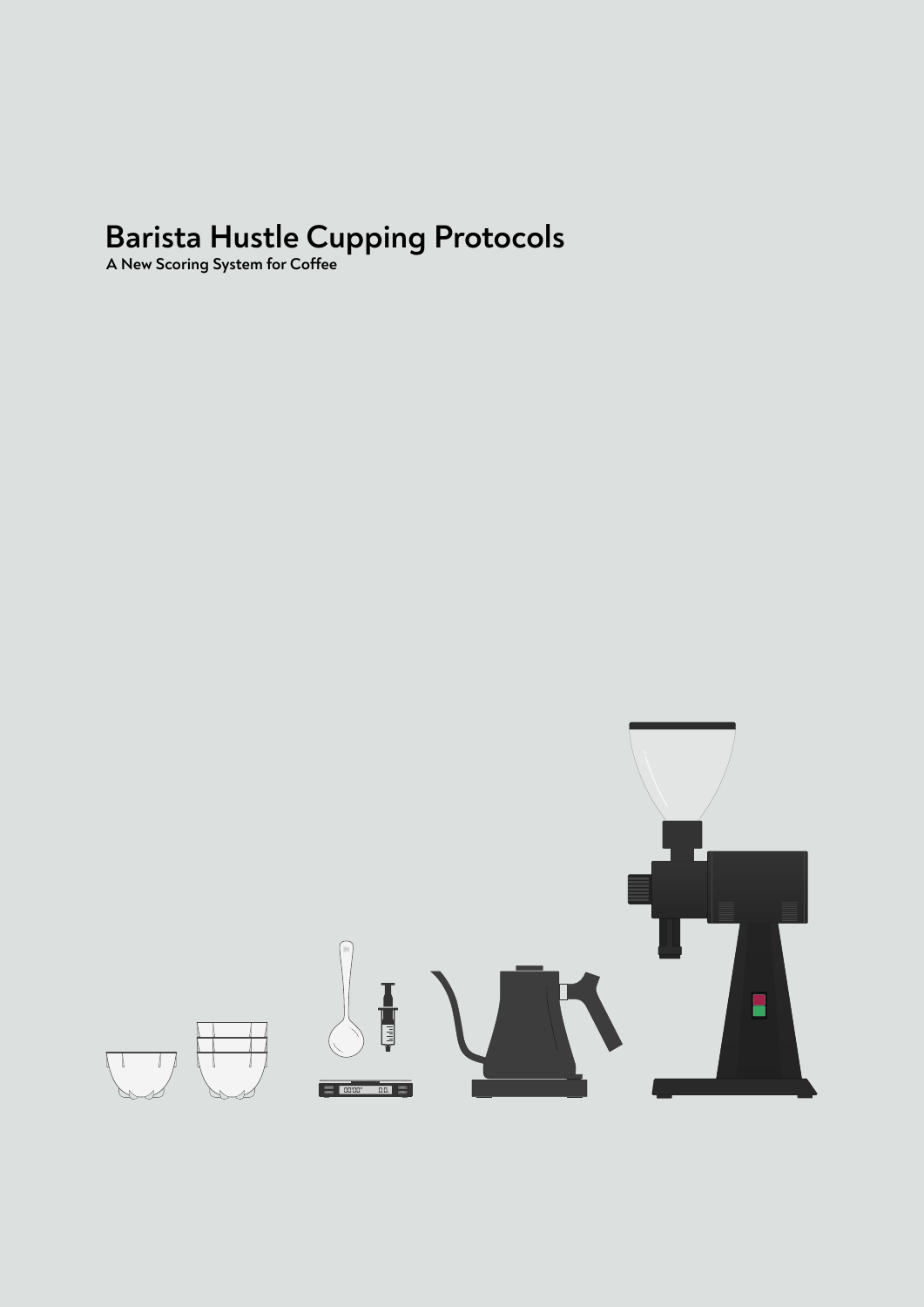### **Introduction**

This document outlines the protocols and the language we recommend for cuppers who are looking to judge the quality of brewed coffee, conduct roast assessments, or grade specialty coffee on a 100-point scale.

- · A 100-point system
- · Designed for quality control and training for any brew method
- · Ten scoring categories, each scored out of 10 with a resolution of 0.1
- · Three scores for aromatic properties (aroma, flavour and aftertaste)
- · Three scores for taste (sweetness, acidity and bitterness)
- · Three for tactile properties (weight, texture and afterfeel)
- · A balance score brings the total to 100
- · No points deductions
- · No 'overall' score because it's ridiculous having an overall score

Drinking a cup of coffee is a heady experience. The complex mix of strong aromas, intense flavours, acidity, and bitterness, combined with the sensations in the mouth of body, texture, and temperature, can be overwhelming. Trying to describe or evaluate this complexity in a way others can understand presents a challenge.

Our sense of smell in particular is closely linked to memory — specifically, the episodic memory, the part of the brain responsible for remembering the events and experiences of our lives (Aqrabawi and Kim 2018). The sense of smell evolved much earlier than the other senses, and it is associated with the hippocampus, deep within the brain. This may explain why certain smells and flavours can trigger buried memories or emotional responses that can be hard to describe in words. Describing the smell and flavour of a cup to someone else thus relies on finding some kind of shared experience and a shared language to describe those memories.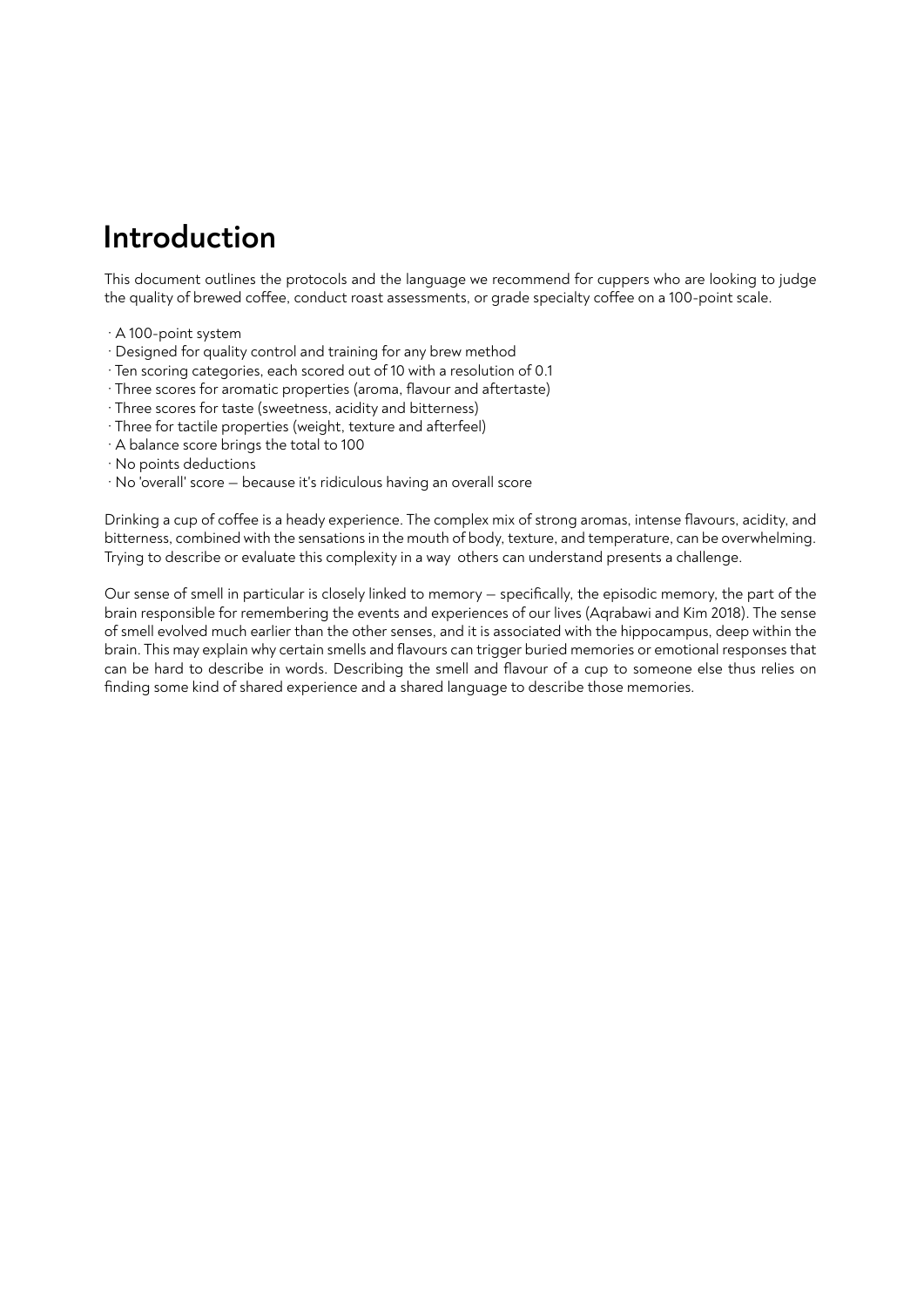**Setting Up A Cupping**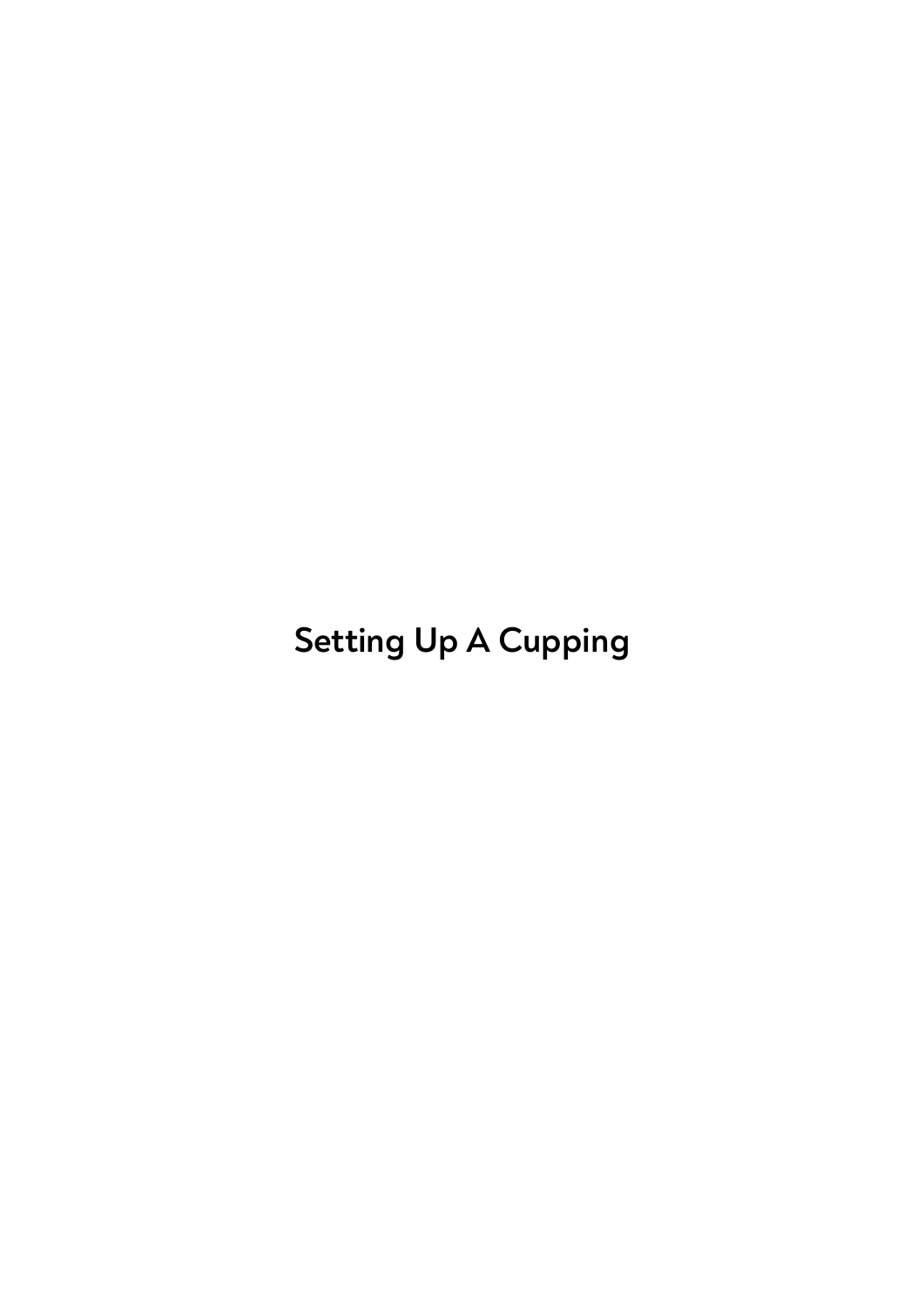

Choose the coffees you want to cup. We recommend you cup no more than twelve samples at one time. · Sampling more than twelve cups is feasible if you are performing 'go / no-go' checks for production roasting.

Assemble a sufficient number of cupping bowls, each with a capacity of between 150-200 ml. · Cupping bowls should be dry, odourless, and at room temperature.

Prepare two to six bowls of each sample you wish to cup.

- $\cdot$  One cup per sample is sufficient only if you are conducting a roast assessment.
- · Cup on a brew ratio of 55 g/L (grams per litre).
- · We recommend you use 10 g of coffee per sample, plus enough to purge the grinder before you begin to grind the coffee for each bowl.

Label the samples such that you are unaware of their identity after you have ground them and randomised their order. · We recommend you use a label that can remain with each sample but be kept upside down (and out of sight) as you grind and arrange the samples on the cupping table.



Assemble cupping bowls and add a label Target: 10g coffee Target: 180-ml water

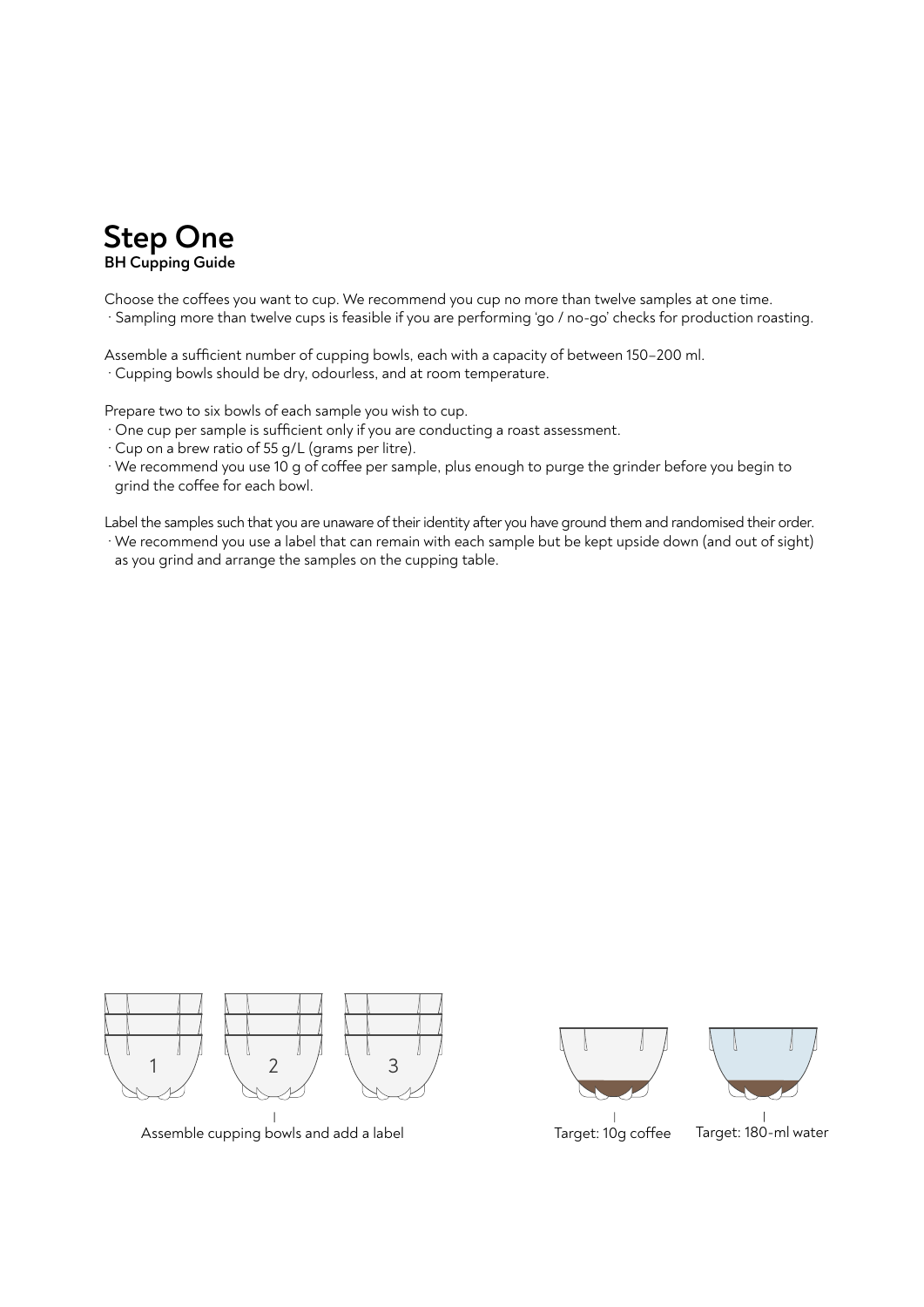

Purge your grinder with a few beans taken from the sample you are about to grind for.

Grind your coffee on a setting that brings your best coffees to approximately 1.4% total dissolved solids after 8 minutes. (Refer to the BH Refractometry Protocols) · The weight of every bowl should be checked with a scale to ensure it is accurate to within +/- 0.1 g.

Position the samples in a line around your cupping table, keeping them arranged in order.



Purge grinder, then grind your sample Target weight (+/- 0.1g)

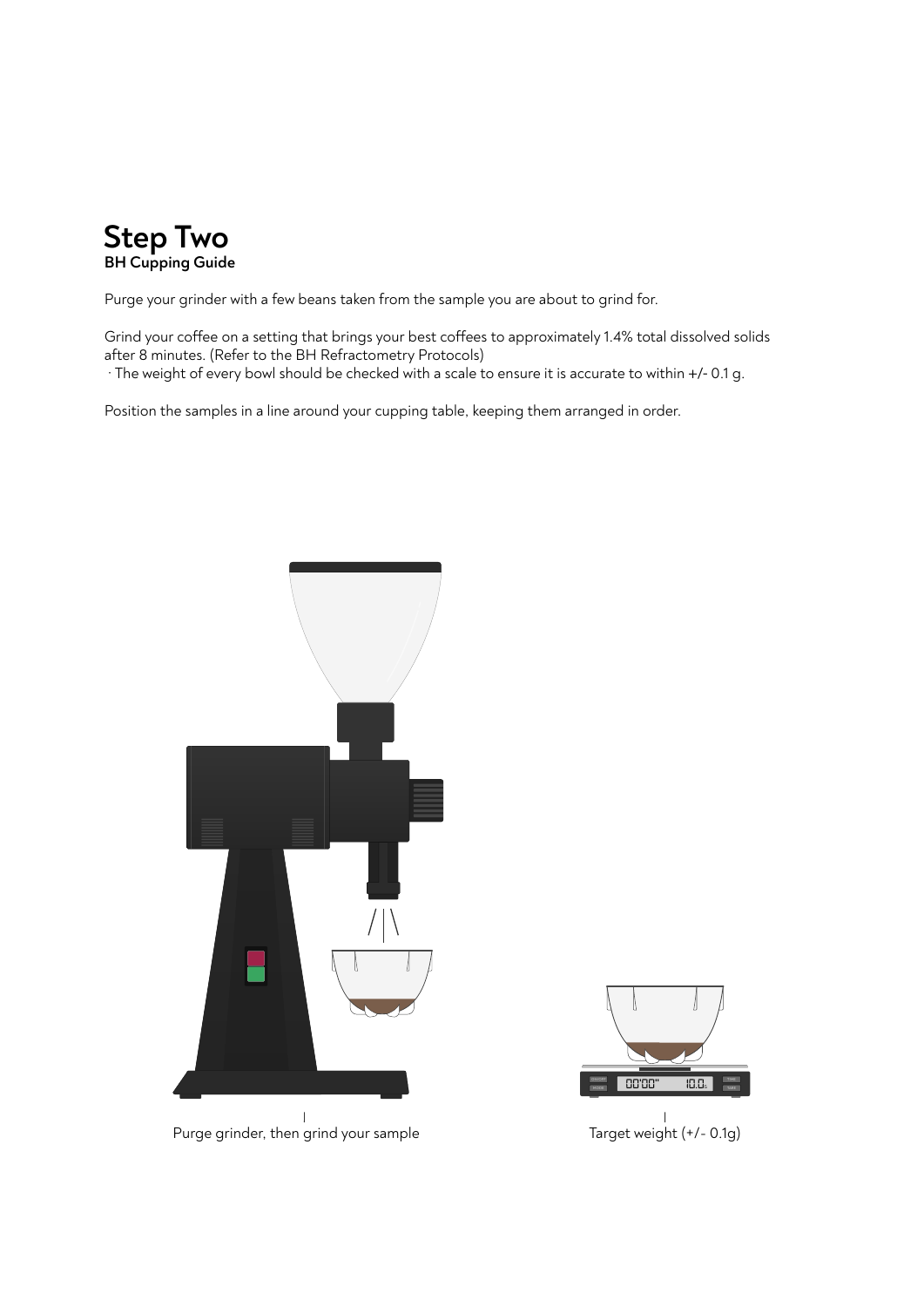

Start a timer and begin to add hot water (just after a rolling boil) to each bowl, weighing the water precisely for each bowl +/- 2 g.

- · The hot water should be odourless, with a pH between 7.0 and 7.4 and a level of buffer no higher than 70 ppm.
- · We recommend adding no less than 150 ml and no more than 200 ml of water.

Aim to fill bowls quickly but without making a mess.

· Spend the same amount of time filling each bowl, at a pace of about three bowls per minute.

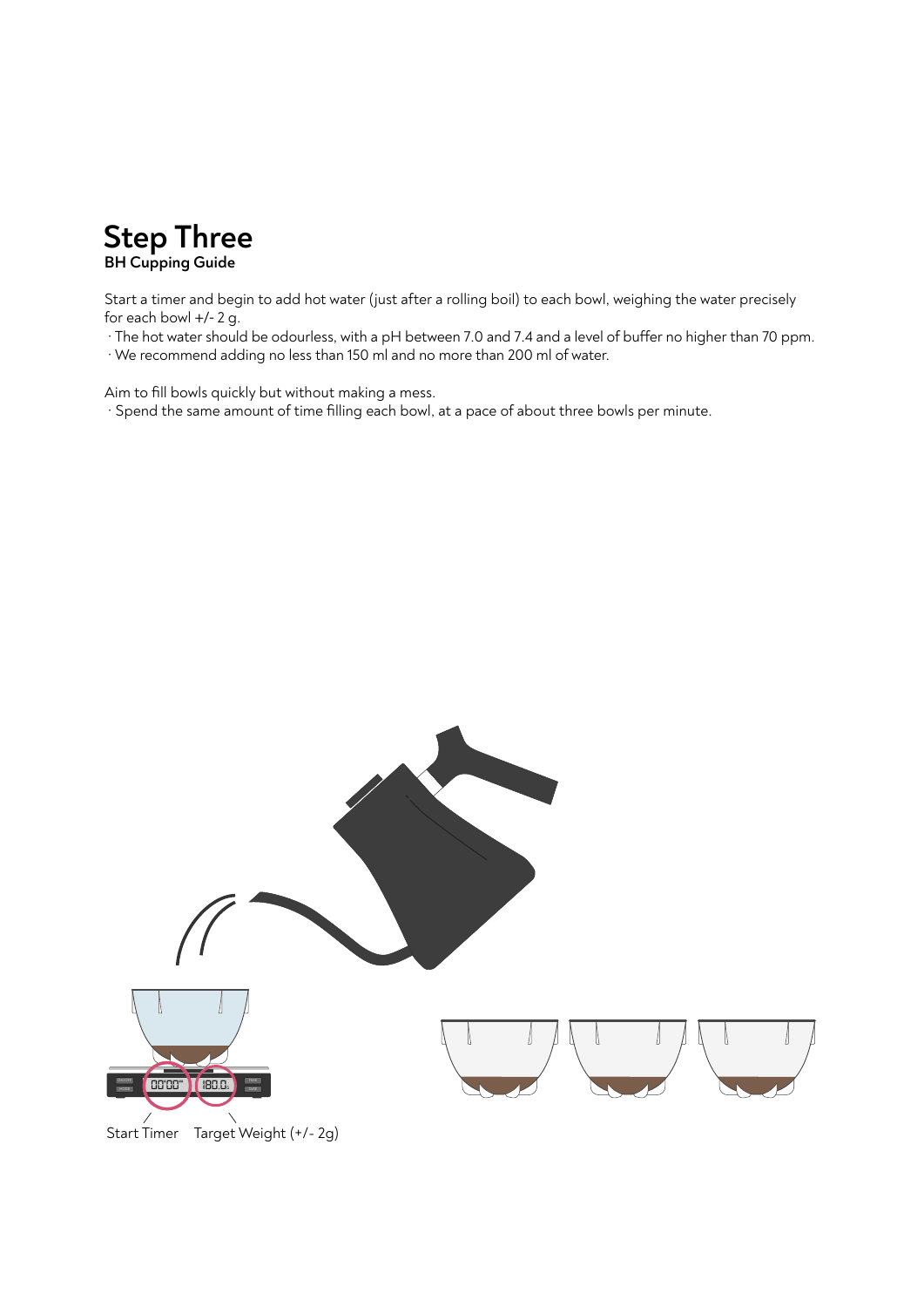

Break the crust at 5:00 minutes.

- · Break the crust with four stirs with a cupping spoon.
- · Each stir should reach to the bottom of each bowl.

Continue to break the crust of each additional bowl, in the same order and at the same pace that you added the hot water.

· Rinse spoons in a pitcher of clean, hot water between samples.

Skim the surface of each bowl.

- · It is preferable to have a colleague skim the cupping bowls immediately after you have broken the crust.
- · Skim the bowls in the same order in which you broke the crust and after exactly the same time period at a rate of three per minute.



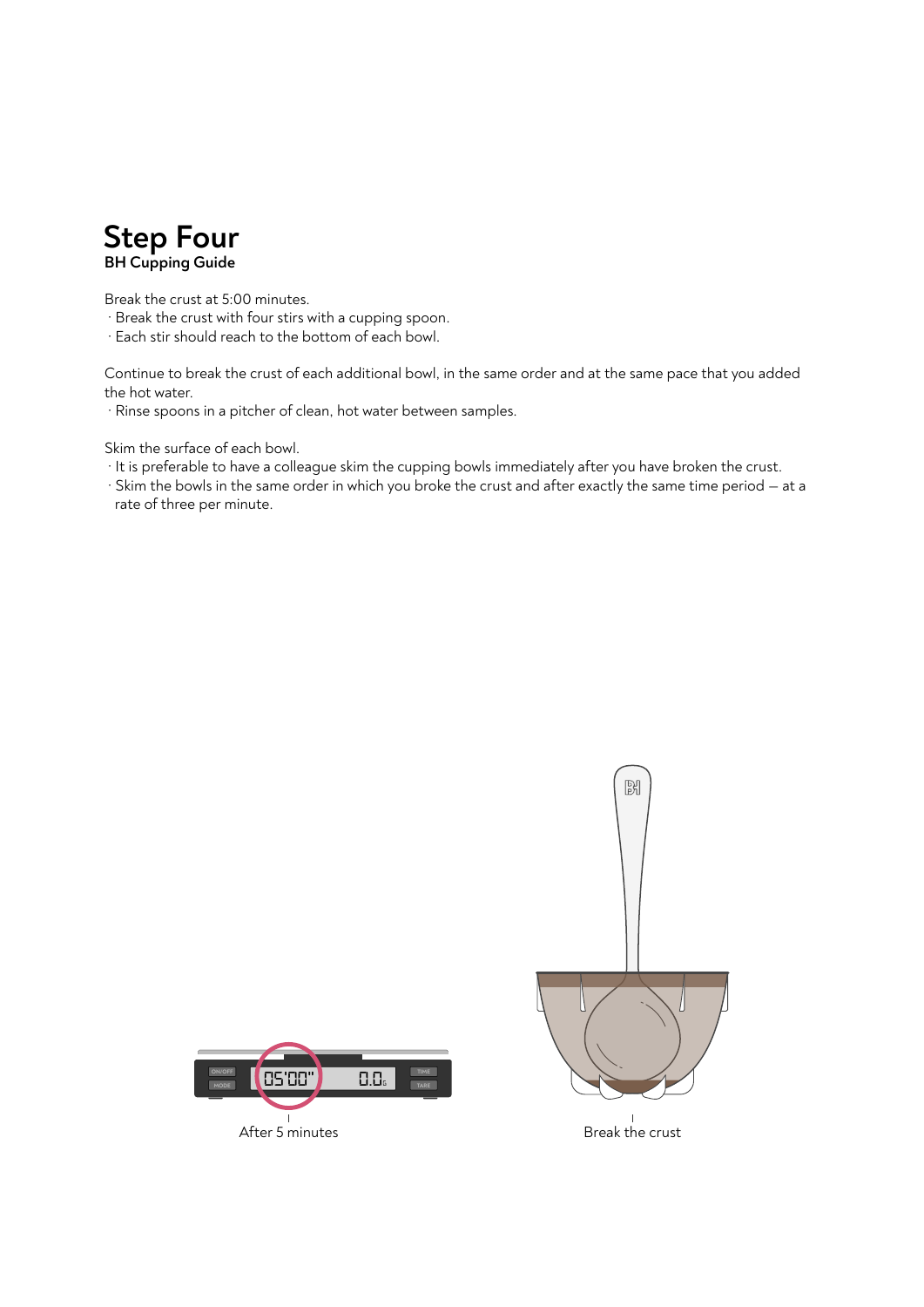

At 8:00 minutes, remove a 5-ml sample from the centre of each cupping bowl into a syringe filter. This sample will be used later to collect TDS readings.

- · Draw the sample at a depth of 1 cm from the surface, without stirring the contents of the bowl.
- · Keep the 5-ml sample with each cupping bowl, and return to this sample after you have finished scoring the coffees.

After the coffee temperatures drop below 65°C (at approximately 10:00 minutes), begin to score the samples.

Sample the coffee at three temperatures during your sensory assessment:

- · First pass, hot 65°C, when the samples are hot but palatable.
- · Second pass, comfortable 55°C, very comfortable to the palate, when the samples are highly aromatic.
- · Third pass, warm 45°C, when the samples are still aromatic but are at the lowest temperature before they might be considered to be too cool to be served.

Record your scores in a cupping journal.

After scoring the coffees, return to the 5-ml samples.

· Take and record TDS measurements in the same order in which you drew the samples.

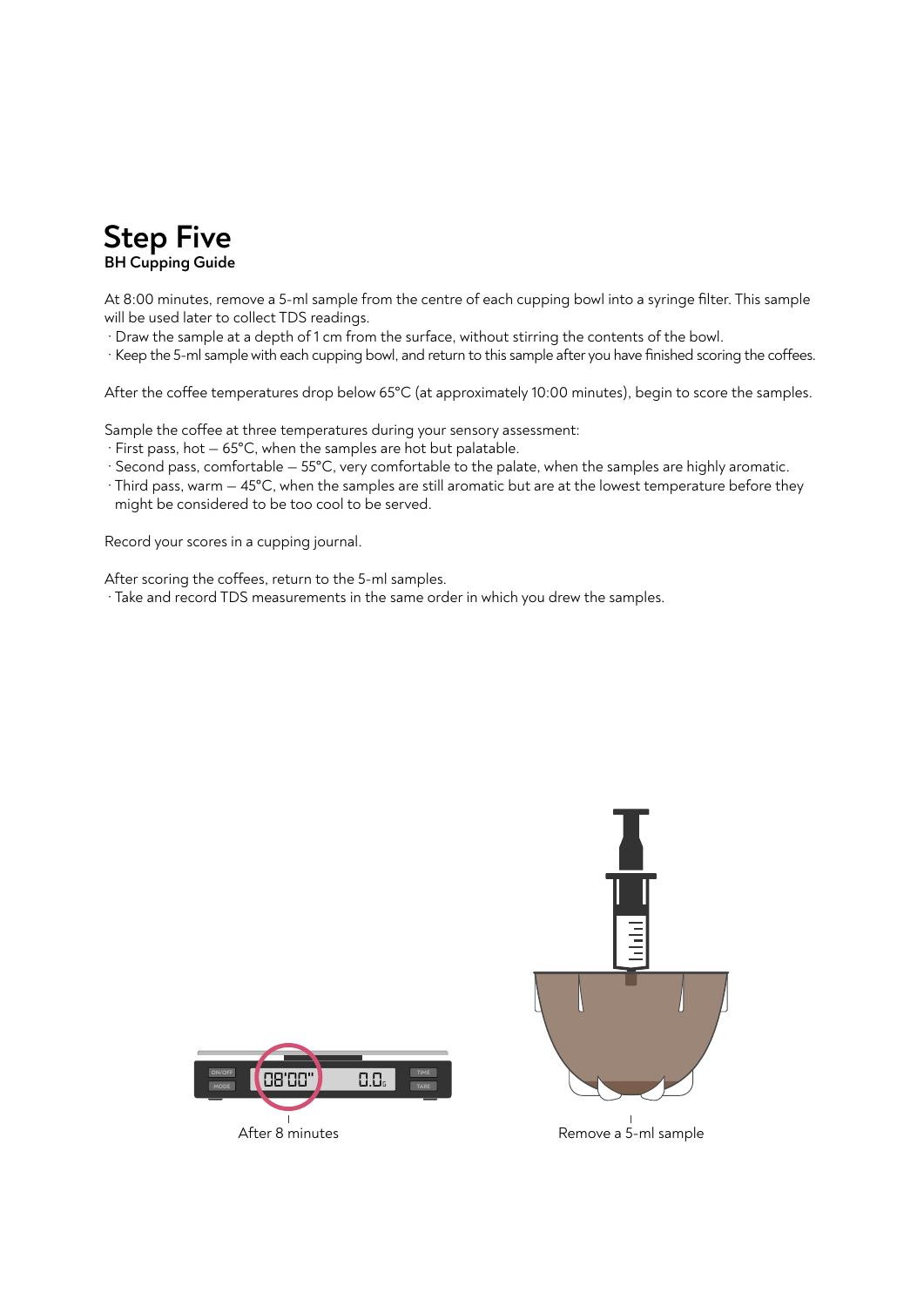# **Scoring A Coffee**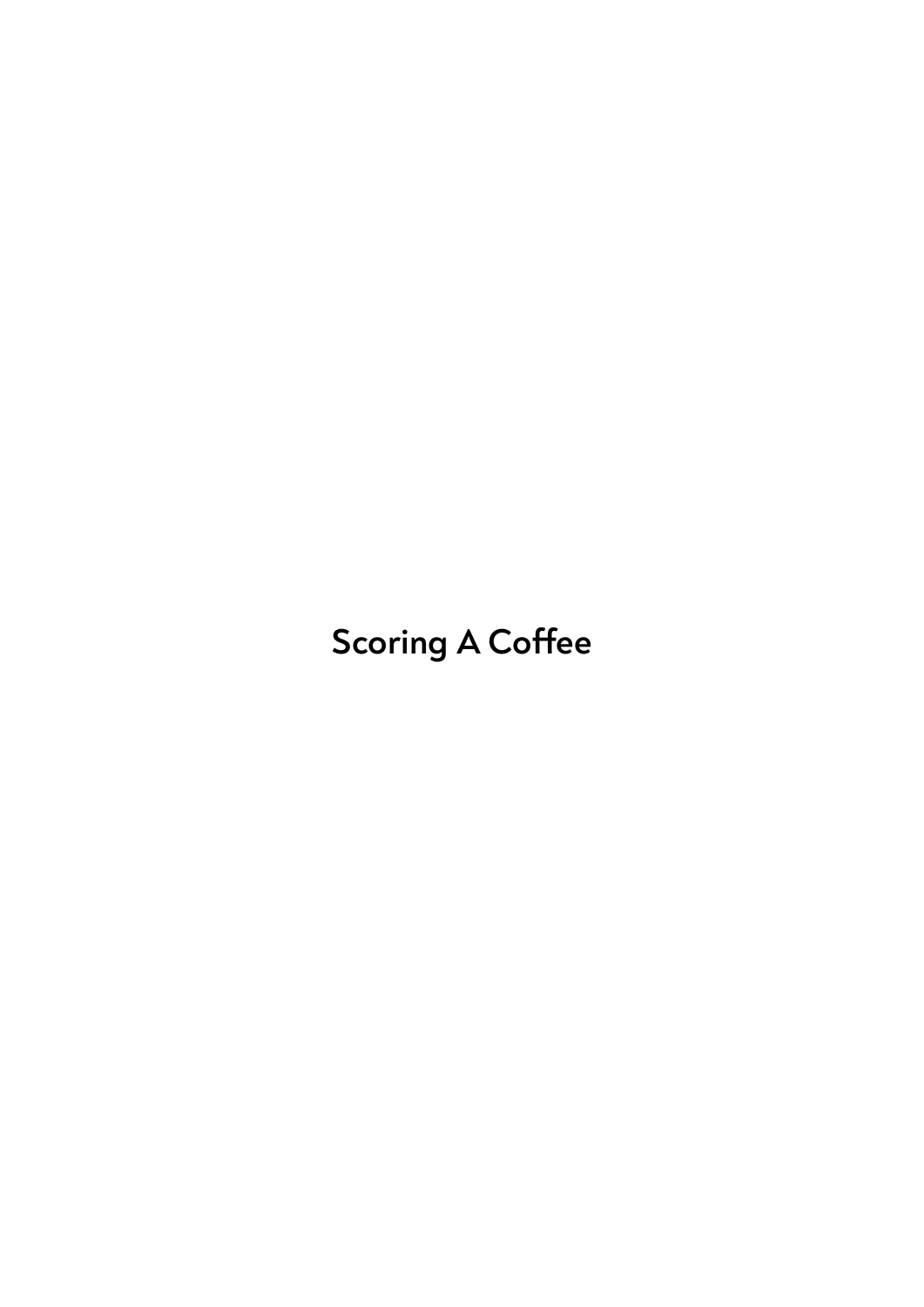# **The Scoring System**

#### **Resolution**

This scoring system is designed to grade roasted specialty coffee on a scale of 0 to 100 points. Specialty coffee produces only positive olfactory, qustatory, and tactile sensations. We expect specialty coffees to score over 80 points on this scoresheet. This scoring system can be used for any brew method. Cuppers assign scores with a resolution of 0.1 of a point. Scores range from 7.5 to 10 points for each of the ten categories. High scores reflect a high intensity and abundance and/or complexity of positive traits — olfactory, gustatory, and tactile sensations.

#### **Calibration** — Positive or Negative

Cuppers and QC teams work together to identify and clarify the olfactory, gustatory, and tactile sensations they consider to be positive or negative. This important process is called calibration. (Refer to the appendix at the end of this document for a complete list of aromatic compounds that sit above the flavour-detection threshold.) A score greater than 8.0 indicates a relative absence of negative traits. A score below 8.0 indicates the presence of some negative traits.

#### **Disqualification**

The predominance of negative traits may be caused by green and/or roasting defects. Coffees that score below 7.5 in any of the ten categories have a predominance of negative traits that disquality  $(D/Q)$  the coffee automatically.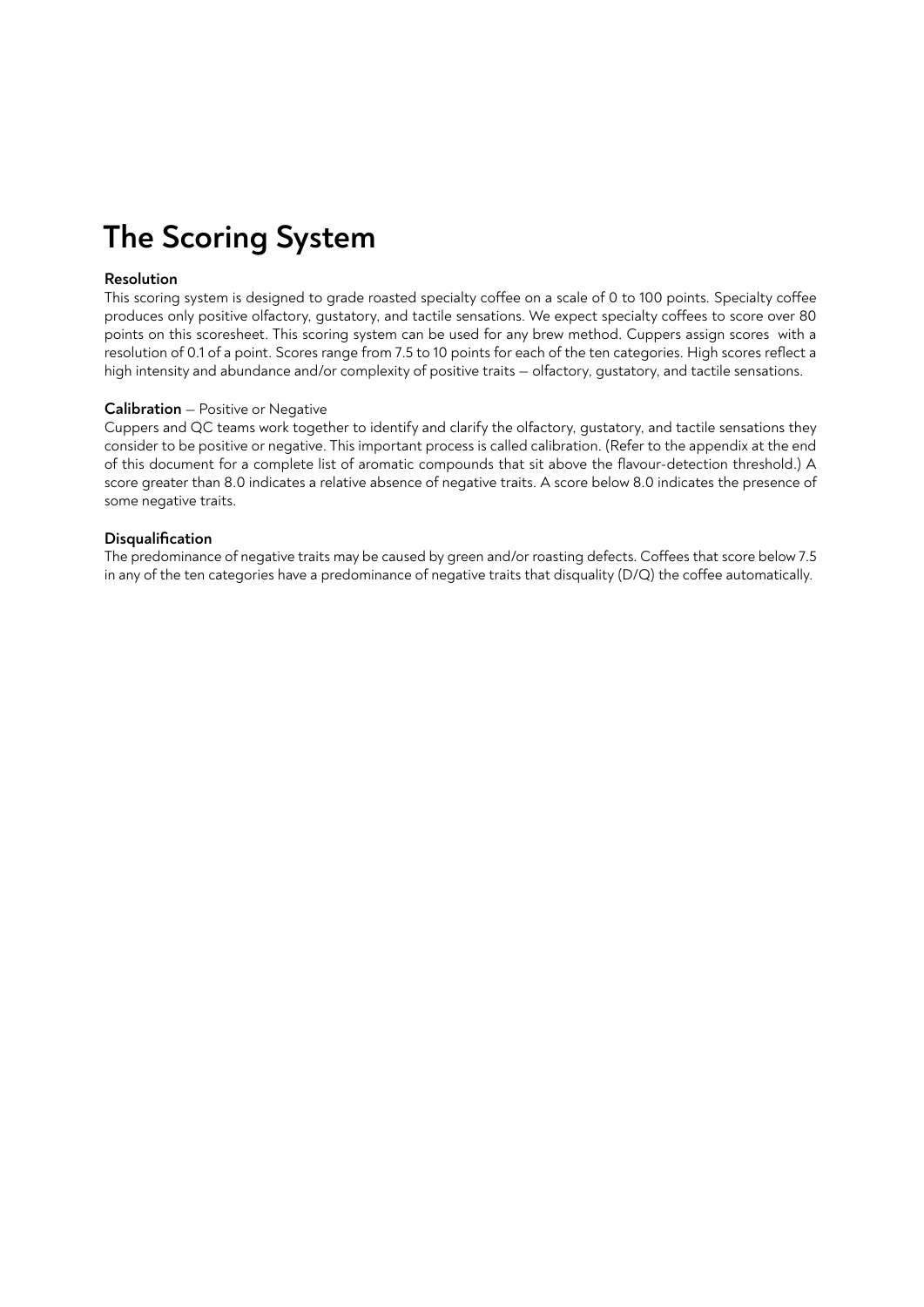### **Aroma Scoring**

**Olfactory Elements**

- **Highest scores should be given to the most intense, complex, and positive aromatic associations. +**
- **Lower scores for weak, insipid positive aromas. -**
- **A predominance of negative aromatic sensations e.g., medicinal, earthy, ashy, or vegetal or the D/Q complete absence of aroma.**

'Aroma' refers to qualities that can be perceived by the olfactory system. In coffee, aromatic qualities involve over 800 different volatile components, although only 37 of them have been shown to achieve the flavour detection threshold (Blank, Sen, and Grosch 1992). (Refer to the appendix for a list of these odorants and descriptions of how they smell.) In The Coffee Cupper's Handbook, Ted Lingle identifies four time at which coffee aroma may be perceived: in the smell of the dry grounds, in the smell of the wetted coffee during brewing or before drinking, in the aromas that reach the olfactory system during tasting (via retronasal olfaction), and in the aromas perceived after the evaluator swallows.

The aroma category in most cupping forms encompasses only the first two of these — the smell of the dry coffee, often called 'fragrance', and the smell of the wetted coffee or the final brew, referred to as 'aroma'. Sometimes the latter is called 'wet aroma' to make the distinction clear.

In a cupping, the wet aroma is typically evaluated at or just after breaking the crust. If you're not breaking the crust yourself, then the best option is to get a close sniff as soon as possible after the crust has been broken. The brain tends to perceive aroma and taste together, and it combines the sensations to create a flavour impression. Thus the aromas perceived during and after tasting are usually evaluated as part of the 'flavour' and 'aftertaste' attributes.

According to Lingle, the polarity and volatility of aroma molecules determine our perceptions of the dry coffee, the aftertaste, and the phases in between. Smaller molecules, which are more volatile, escape from the coffee more easily and can be smelled even before the coffee is brewed. Heavier or more polar molecules may be bound to the coffee or dissolved in the brew and take more time to escape and reach our nose. This explains why a coffee can have a light floral aroma and still leave a heavy, tarry aftertaste. The appendix lists the 37 aromatic compounds that sit above the flavour detection threshold, in order of their volatility.

Compared with our other senses, olfactory perception is highly variable and unreliable. Keller et al., (2012) found large differences in the way people from different populations responded to the same odours. They observed that even one individual will respond differently to the same odour at different times, finding it more or less strong but also more or less pleasant. To help evaluators be more objective in their scoring, cupping forms separate out different sensory attributes, focusing on desirable tastes and mouthfeel.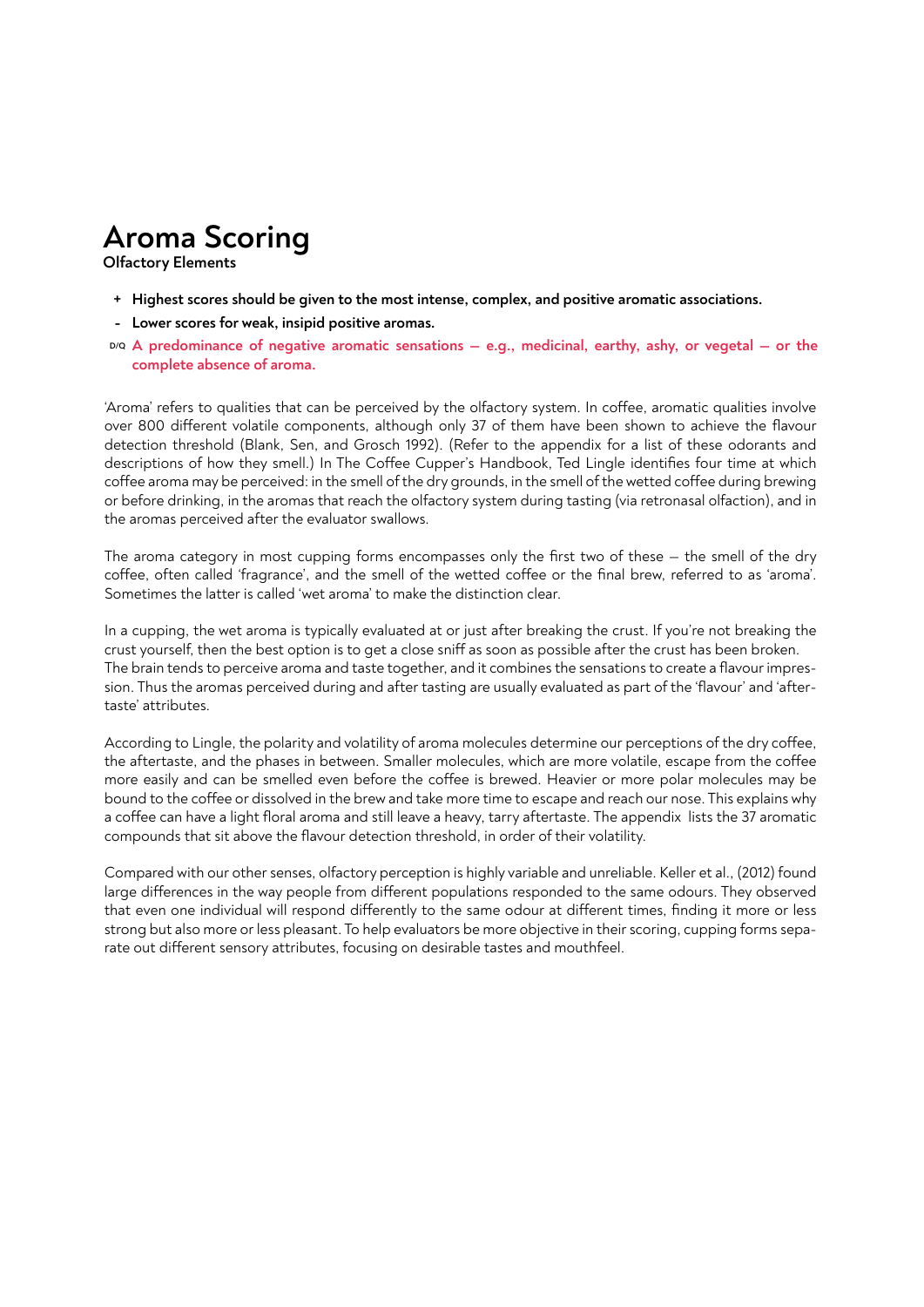### **Flavour Scoring**

**Olfactory Elements**

- **Highest scores should be given to the most intense, complex, and positive flavour associations. +**
- **Lower scores for weak, insipid positive flavour associations. -**
- **A predominance of negative flavour traits e.g., medicinal, earthy, ashy, or vegetal. D/Q**

'Flavour' encompasses the aromas sensed while the coffee is in the mouth, combined with the various tastes experienced simultaneously on the tongue. Although five (or more) tastes have been identified, most tasters in coffee focus mainly on the sweetness, acidity, and bitterness – for example, as specified by the World Barista Championship (WBC) scoresheet. There is conjecture as to how bitterness should be treated in coffee scoring. For example, in The Coffee Cupper's Handbook, Lingle argues that bitterness should be treated not as an important quality of the coffee but rather as something intrinsic to the coffee experience. He suggests that evaluators should instead focus on the coffee's sweetness, acidity, and saltiness. Sweetness and acidity are often scored separately, leaving the flavour score to be more about the overall impression given by the combination of taste and aroma, rather than trying to separately identify the taste and aroma components in the mouth.

Flavour and aftertaste should be evaluated only after coffee temperature has dropped to below 71°C, to avoid scalding your mouth (Brown and Diller, 2016). Temperatures should be taken using a thermometer rather than using time as a metric, due to the differences in thermal conductivity in glass, plastic, and ceramic cupping bowls.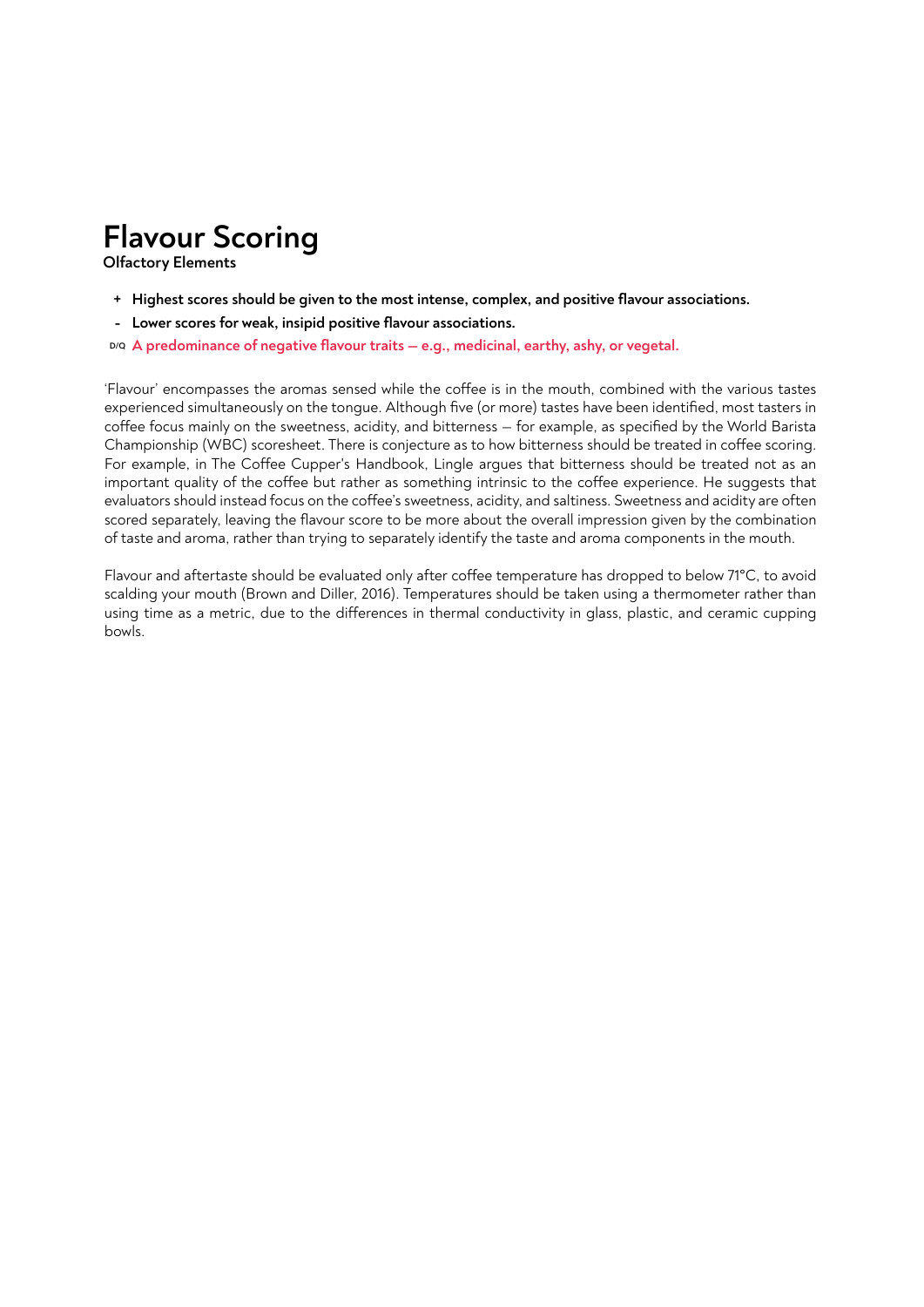# **Aftertaste Scoring**

**Olfactory Elements**

- **Highest scores should be given to the most intense, complex, and positive flavour associations. +**
- **Lower scores for weak, insipid positive flavour associations. -**
- **A predominance of negative traits e.g., medicinal, earthy, ashy, or vegetal. D/Q**

'Aftertaste' refers to the aromas and tastes remaining after the evaluator has swallowed or expectorated (spat out) the sample. When we aspirate (slurp), liquid is thrown to the back of the mouth and lands on the pharyngeal wall, just as it does during normal swallowing.

An added benefit of aspirating liquid as you sample coffee is that it delivers aromatic gases to your olfactory epithelium almost instantly. It is more efficient than waiting for aromatics to reach the olfactory epithelium through retronasal olfaction (Heath, 1988).

The aftertaste is derived from the less-volatile and less-polar aroma components. These take longer to volatilise and reach the nose, so they are experienced seconds and even minutes after coffee is aspirated or swallowed. Some of the aroma compounds involved come from the coffee oils that coat the tongue, gradually releasing their aromas (Petracco, 2005).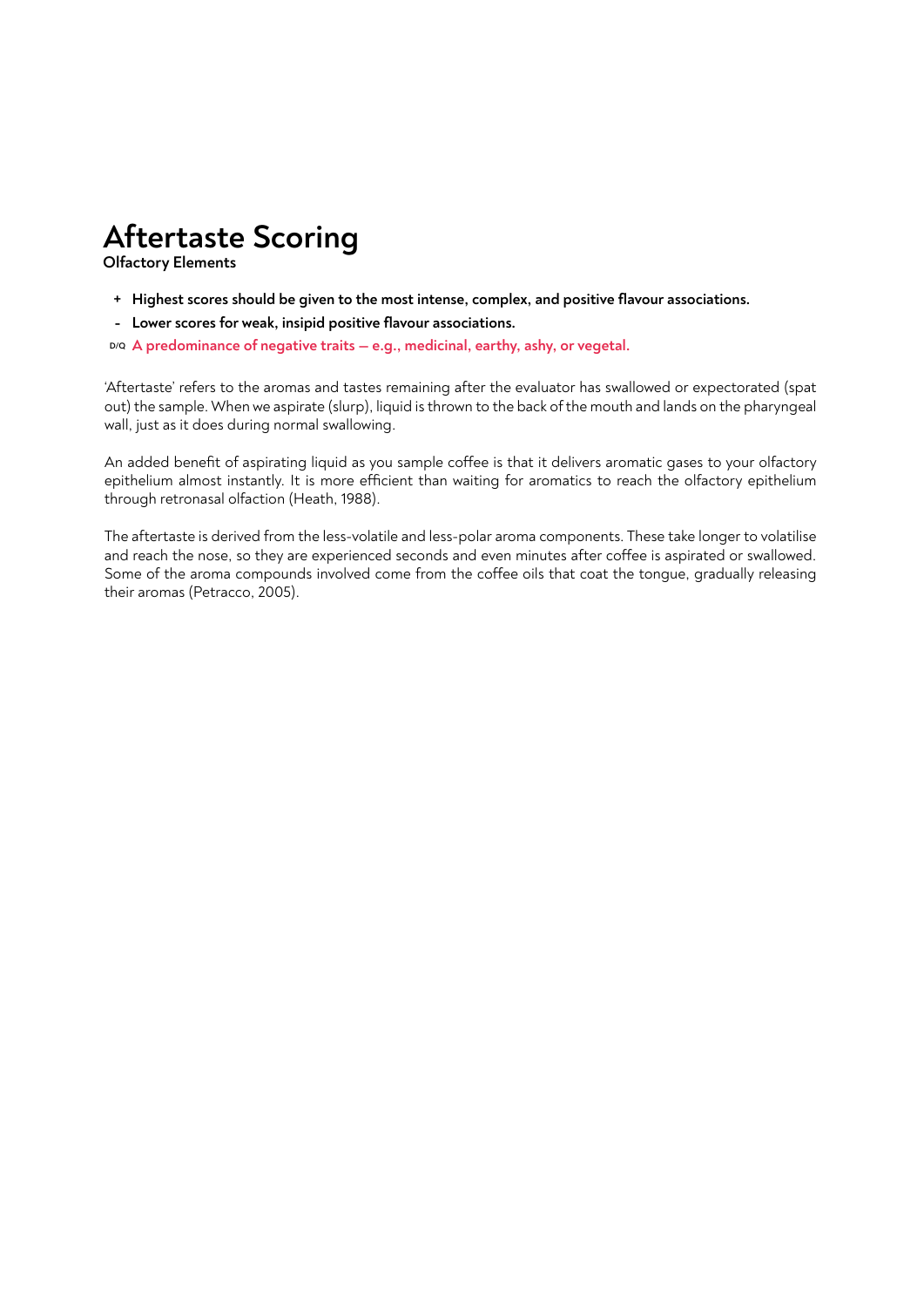# **Acidity Scoring**

**Gustatory Elements**

- + Highest scores should be given for refined, complex, and structured acidity. If the acidity of a coffee **reminds you a quality food or beverage, particularly fresh fruit, it warrants a high score.**
- **Lower scores should be given for sour, harsh, or dull acidity or if the acidity is overpowering or extremely lacking in intensity.**
- **A predominance of vinegariness or intense sourness. D/Q**

We ask cuppers to rate acidity by quality rather than quantity. Negative descriptions of acidity include 'harsh', 'hard', 'thin', 'flabby', 'dull', 'acetic', 'sour', 'flabby', 'biting', or 'tart'. A positive acidity might be referred to as 'refined', 'snappy', 'winey', 'nippy', or 'fruity'. SCA suggests 'bright' and 'lively' as attributes for positive acidity that gives a fresh fruit sensation and 'sour' for negative acidity. When intensities are high or low, coffees can still score well in this category if the acidity is of a high quality and interacts well with the other tastes and flavours.

Unlike the other organic acids in coffee, acetic acid contributes an aroma as well as the acidic taste. This means that excessively high levels of acetic acid can be perceived as very negative in the cup. Small amounts, however, probably contribute to an overall positive perception of acidity.

The sensation of acidity in coffee is not closely linked to a coffee's pH. Instead, perceived acidity is linked to titratable acidity (Rao and Fuller, 2018), the ability of the liquid to buffer alkalis.

According to the SCA, acidity, body, and balance should be evaluated when the coffee temperature is around 60-70°C.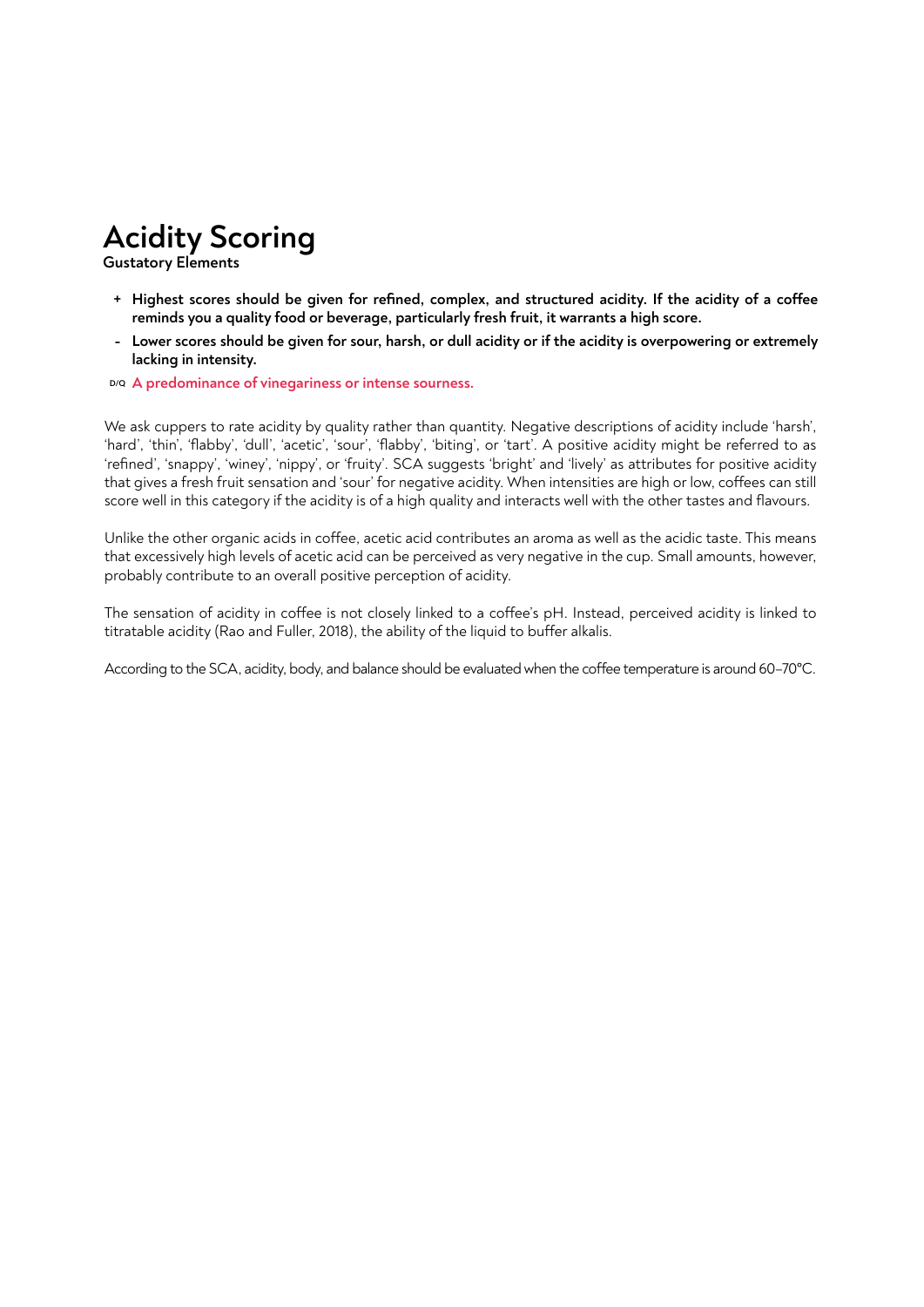### **Bitterness Scoring**

**Gustatory Elements**

- **Highest scores should be given for bitterness that is piquant and interesting. A positive sensation of + bitterness always depends on the presence of sweetness.**
- **Lower scores should be given where bitterness predominates. -**
- **A predominance of bitterness. D/Q**

Even with coffees considered to be very low in 'bitterness', the bitter sensation is by far the most intense taste modality, compared with sweetness or acidity. The bitterness of coffee can be experienced as a positive or a negative taste sensation, depending on the intensity of the bitterness and by what chemicals are responsible for producing the sensation. The success of bitterness in the cup relies on the accompanying presence of sweet tastes (and aromas) to restore balance. Testing indicates that humans can categories a range of bitter-tasting chemicals in terms of pure bitterness, including sour-bitter and salty-bitter subgroups. This evidence suggests that we can differentiate the tastes of a large range of bitter chemicals. Similarly, testing has shown that the bitter taste system performs a 'physiological risk–benefit analysis' and attributes greater bitterness to increasingly toxic chemicals.

A form of positive bitterness might be experienced, like the quininic acid in tonic water, which relies heavily on the acidity and sweetness of the beverage to repackage the bitter taste as a positive. A negative bitter sensation comes from medicines such as aspirin or quinine (used in anti malaria pills), which, undiluted, can be intensely objectionable.

Caffeine is often thought to contribute to coffee's bitterness, but decaffeinated coffee tastes bitter too. Degradation products of chlorogenic acid (CGA) known as quinides and phenylindanes are the primary contributors to bitterness in the cup: Quinides are 'the key bitter constituents of a medium roasted coffee', contributing to the pleasant bitterness expected in coffee (Hofmann, 2009). A number of quinides were isolated from brewed coffee by ultrafiltration, progressively separating larger molecules from the brew and determining which parts of the brew had the strongest bitter taste (Frank et al., 2005).

Phenylindanes are formed when coffee is roasted darker, from the breakdown of caffeic acid, which is itself formed by the breakdown of CGA into quinic and caffeic acids. Caffeic acid breaks down on heating into 4-vinylcatechol molecules, which then join together in short chains to form a family of molecules called phenylindanes. When tasted in isolation, phenylindanes have a lingering and harsh, bitter taste reminiscent of espresso-type coffee (Frank et al., 2007), and they are thought to contribute to the increased bitterness of dark-roasted coffee.

These compounds also extract in water much more slowly than the quinides, which in turn extract more slowly than the parent CGAs, indicating that controlling extraction can determine how much of these strongly bitter compounds make it into a brew (Blumberg et al. 2010).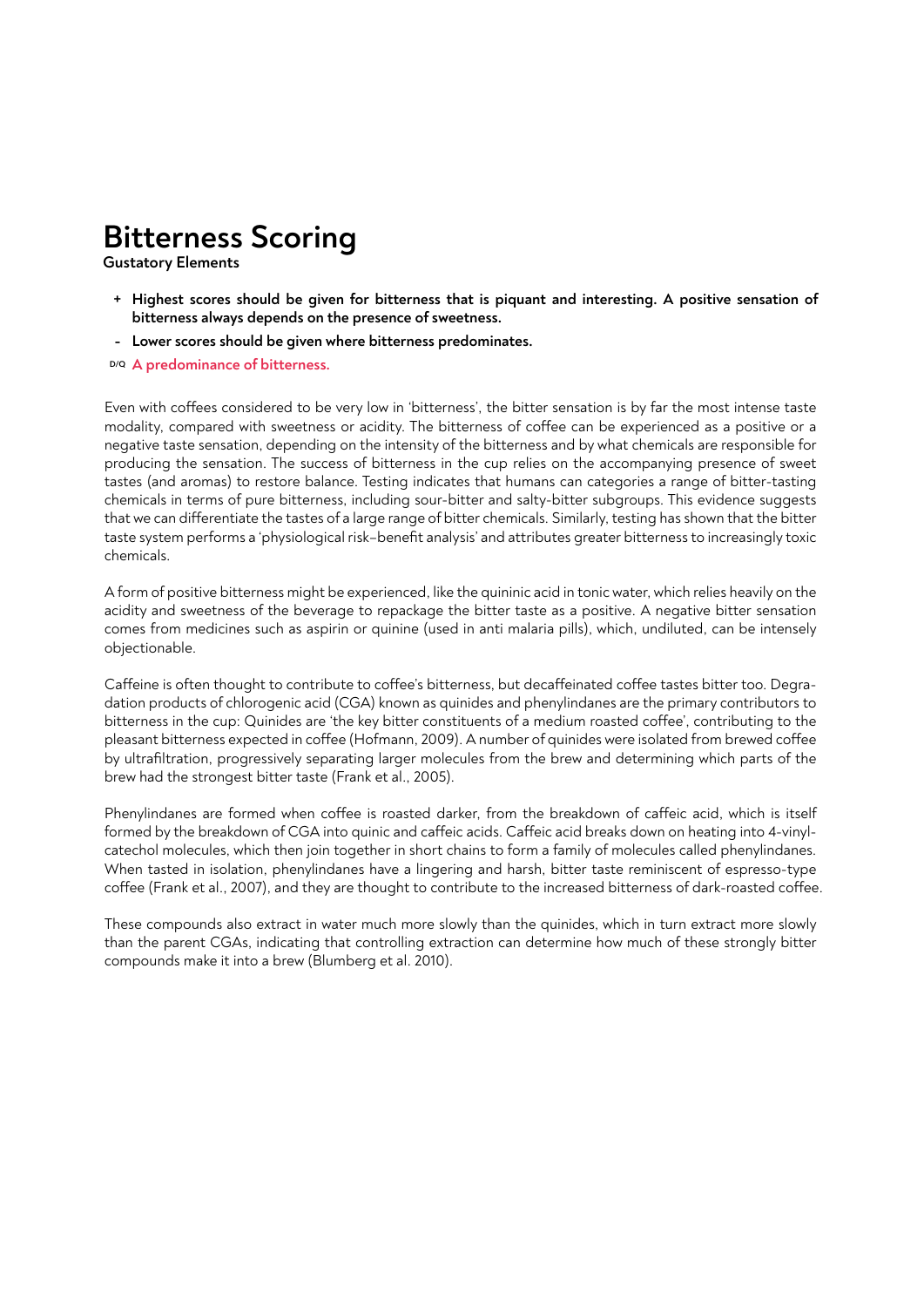### **Sweetness Scoring**

**Gustatory Elements**

- **+** Highest scores should be given to sweetness that gives the sense of ripe fruit. Intensely sweet coffees **should score high in this category.**
- **Lower scores should be given where sweetness is less obvious. -**
- **A total absence of sweetness. D/Q**

Although sweetness is, strictly speaking, a taste, the perception of sweetness in coffee may not be entirely driven by the taste sensation. Roasted coffee has very little sugar remaining in it. Other compounds present in roasted coffee, apart from sugar, do taste sweet, but it is more likely that much of the sensation of sweetness comes from the sweet-smelling aromas present, such as caramels. Some aromas enhance our perception of sweetness., where sugars actually are present. For example, the aromas of furaneol and ethyl-methylbutyrate, both found in roasted coffee, can make fruit juices taste sweeter (Barba et al., 2018). A similar compound, ethyl butyrate, enhances the perception of sweetness even at concentrations so low you can't smell it directly (Labbe et al., 2006). At levels too low to be tasted directly, sweet-tasting molecules play a role in modulating our response to the other tastes, reducing any negative sensations of bitterness or acidity.

The Cup of Excellence (COE) form specifies that 'sweetness is not entirely dependent on how much sugar is in the roasted coffee, but also on other components which combine to give the impression of sweetness'. When evaluators are scoring sweetness, intensity and quality are presumed to be equivalent.

We are most receptive to the sweet taste of liquids that are close to body temperature. Research by Lu et al., (2016) found that the responses to sucrose, glucose, fructose, and maltose were maximal at temperatures between 35°C and 39°C (95°F and 102°F) and progressively less at cooler as well as hotter temperatures. However, the impression of sweetness should be present throughout the cupping protocol in order for coffees to score well in this category.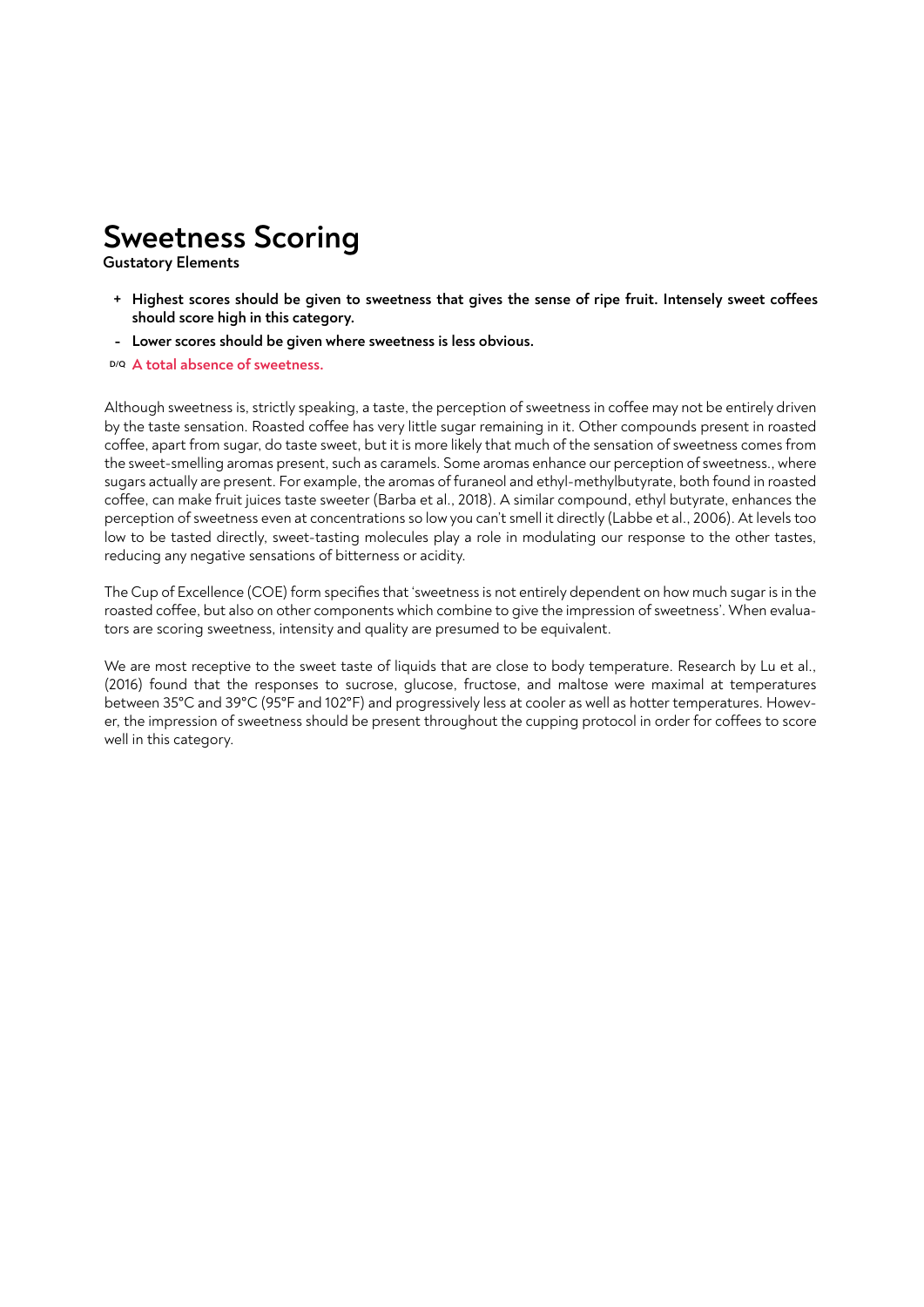# **Weight Scoring**

**Tactile Elements**

- **High scores for weight require a mouthfeel that feels comfortable and thirst quenching. High scores can +** be awarded to coffee with less weight if this element harmonises with other qualities in the cup.
- **Lower scores should be given if the body is insipid. -**
- **Unacceptably thin and watery body. D/Q**

The 'weight' of a coffee involves its measurable viscosity as well as factors that add to the perception of coffee being thick and creamy and/or syrupy. The perceived creaminess is positively correlated to viscosity (Mela, 1988). In this way, an espresso with a high volume of crema is expected to be more creamy than a filter coffee. However, viscosity is not the only contributing factor to creaminess. Frictional forces and particle size (e.g., suspended particles of coffee grounds or fat globules) also contribute to the perceived creaminess of a coffee.

Weight and texture, perceived via mechanoreceptors, engage both the peripheral and central nervous systems. They involve not only the finely tuned receptors in the oral cavity but also the movements of the jaw and lips, even measuring the pressure changes on our gums and teeth (Guinard and Mazzucchelli, 1996). The mechanoreceptors in the mouth that are responsible for detecting changes in the weight and texture of foods and liquids are extremely precise: 'differences in viscosity as small as 1 millipascal (mPa) can be sensed and particles as small as 5 µm can be detected' (Tyle, 1993).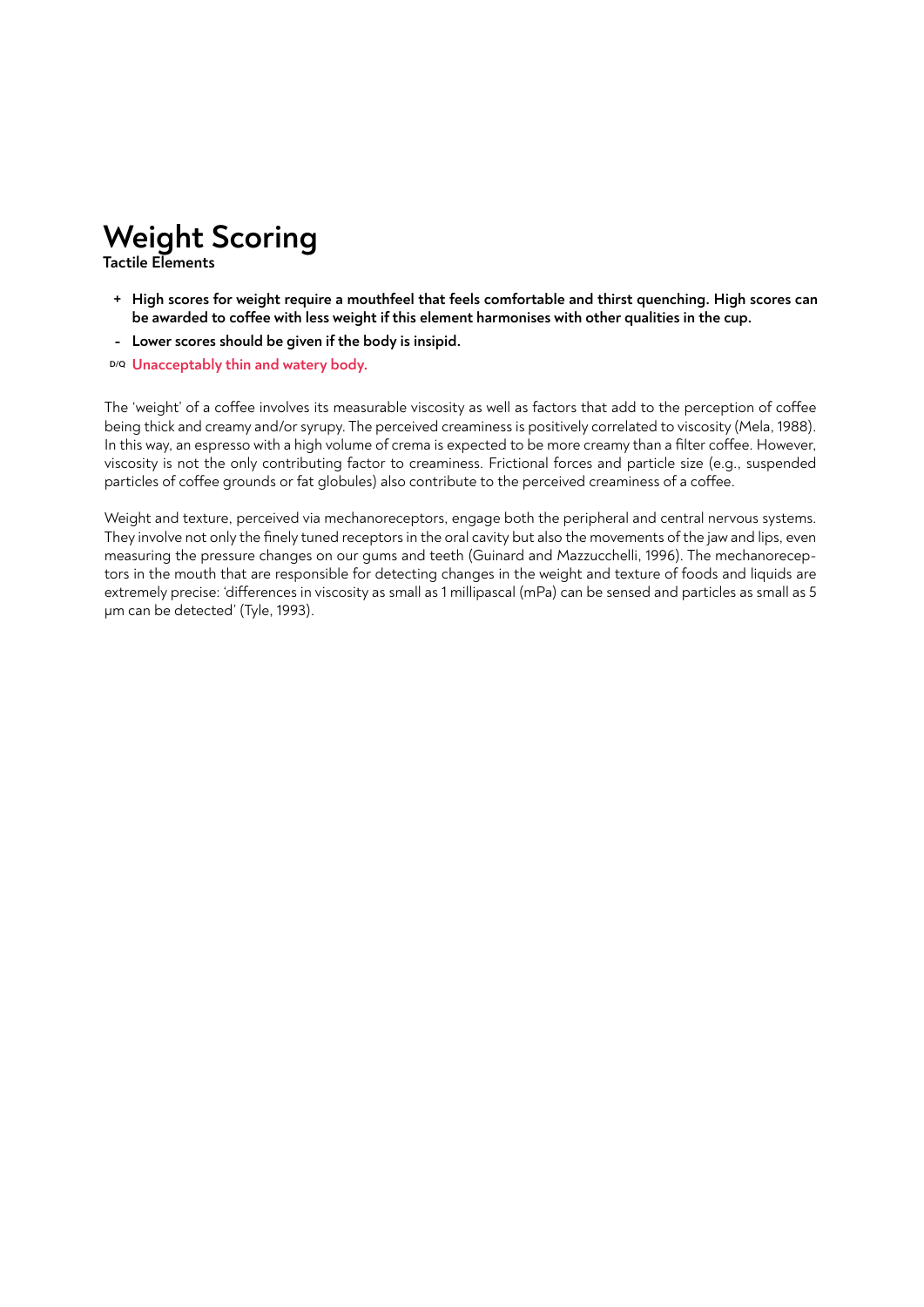# **Texture Scoring**

**Tactile Elements**

- **High scores for texture depend on a smooth (not dry), creamy, and/or juicy mouthfeel. A high-scoring + texture should feel comfortable in the mouth.**
- **Lower scores should be given where the texture becomes astringent. -**
- **Overpowering astringency. D/Q**

The 'texture' of a beverage encompasses its density, viscosity, surface tension, and the temperature at which it is consumed. Coffee has a lower surface tension than water and, for this reason, can penetrate to deeper recesses in the mouth.

#### **Smoothness**

'Smoothness' is a textural property that is prized in most foods and drinks but none more so than coffee. For a coffee cupper, smoothness is the opposite of astringency; smooth coffees score high, and astringent coffees are penalised. Research examining the perception of grittiness or smoothness have shown that particle size, hardness, and shape contribute strongly to how smooth or dry a liquid is perceived to be. Hard and irregularly shaped particles are perceptible at very small sizes (11–22µm). Soft and round-shaped particles, however, such as oil droplets, can range up to four times larger (approximately 80µm) before they are perceived to be gritty (Tyle, 1993).

#### **Creaminess/Juiciness**

The oils in coffee also reduce surface tension, allowing the coffee to coat the mouth more effectively (Navarini et al., 2003). This can contribute to a 'smooth' or 'creamy' texture and may also affect the sensation of finish (afterfeel). The quality of juiciness in coffee evokes the sensation of having fruit juice in your mouth.

#### **Astringency**

Some chemicals in coffee bind to the mucoproteins that normally lubricate the tissues of the mouth. The chemicals cause the mucoproteins to precipitate out of solution. This results in the reduced lubrication of the mouth and a feeling of dryness (Guinard et al., 1986).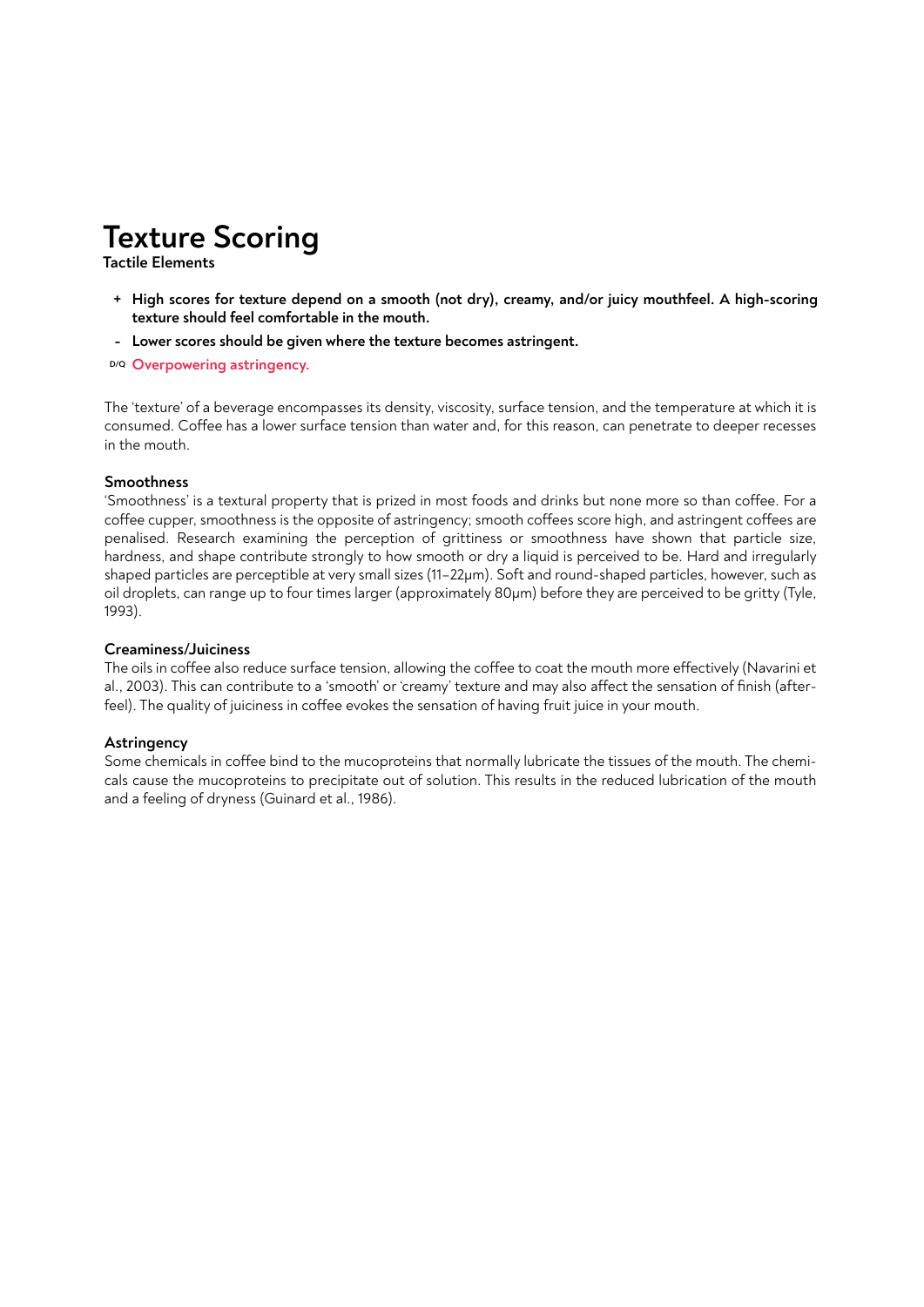# **Afterfeel Scoring**

**Tactile Elements**

- + High scores for afterfeel depend on the comfortable and positive sensation after coffee is swallowed or expectorated. Afterfeel should never be astringent, even minutes after coffee is cupped.
- **Lower scores should be given where any dryness, roughness, or grittiness is experienced. -**

**A high degree of astringency and/or grittiness and/or roughness. D/Q**

The 'afterfeel' describes the effect of coffee residues on the palate. Astringency and mouth-coating are often included under the general term 'afterfeel' (Guinard and Mazzucchelli, (1996). This is similar to the way the term 'aftertaste' describes the effect of retronasal olfaction experienced from aromatics that are emitted from coffee residues left in the throat after swallowing.

Coffee residues contribute strongly to an evaluator's tactile impression of a coffee. They can persist on the palate for as long as 15 minutes (Illy and Viani, 2005). Coffee is expected to remain smooth for minutes after it is tasted. Coffees that are more mouth coating will be expected to persist for longer on the palate. The mouth-coating effect is a function of reduced surface tension of a coffee, which is enhanced by the presence of coffee oils (Navarini et al, 2003) and other surfactants (Abbott, 2019).

Negative afterfeel sensations derive from rough or caustic-feeling coffees as well as grittiness. This gritty sensation can result from an excess of suspended solids.

A more mouth-coating coffee is not expected to outscore a coffee that leaves a less persistent residue – but in either scenario, the sensation must work with the other cup qualities. It is not the case that the longer the finish, the better; very bitter and astringent coffees can linger for an uncomfortably long time. A quality finish need only be smooth and thirst quenching.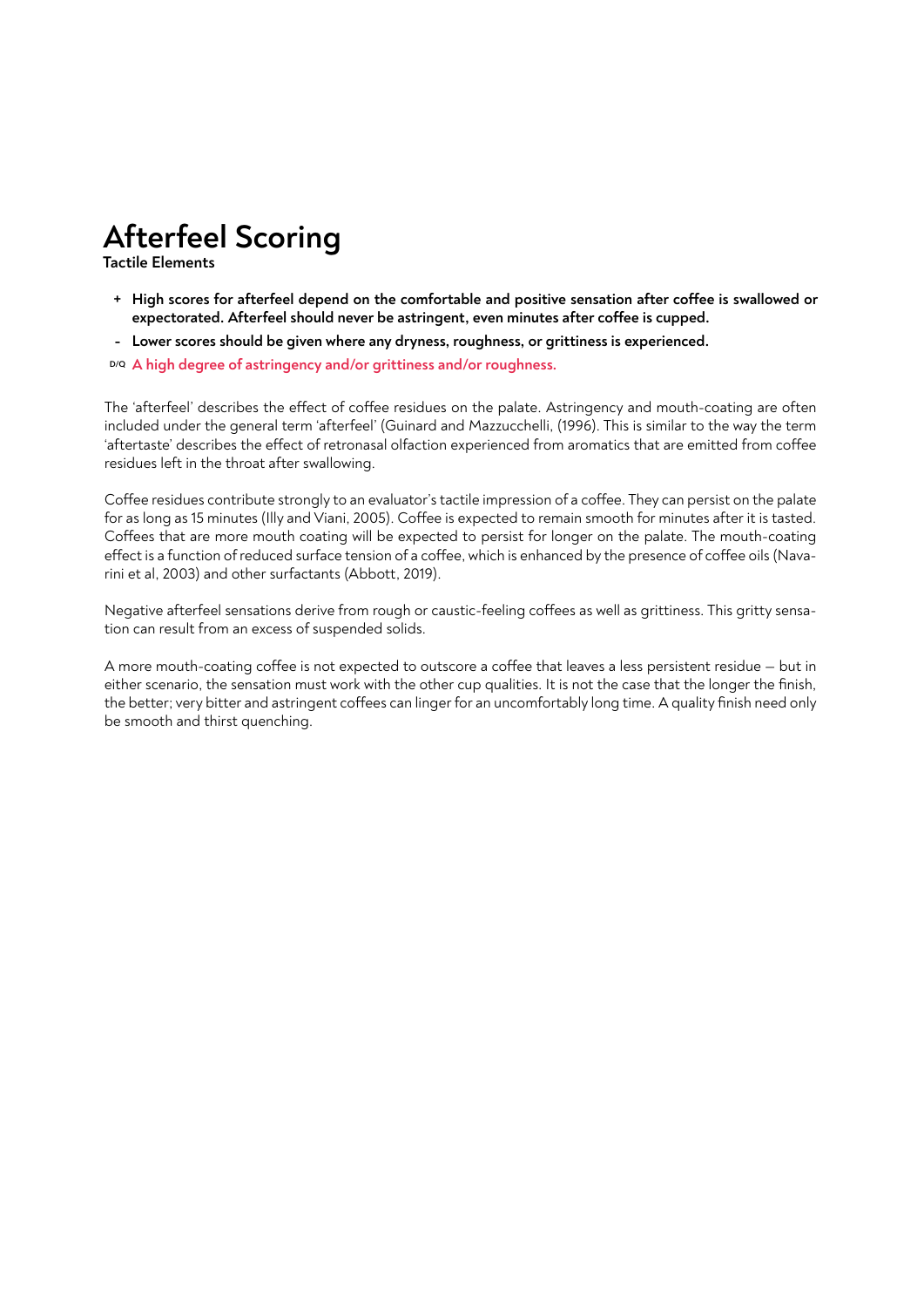## **Balance Scoring**

**Aggregate**

- **High scores for balance depend all the olfactory, gustatory, and tactile sensations working well together. +** If one element is deficient, it can be compensated for by another element, resulting in high scores. Coffees **with an extremely dominant element that is positive can still achieve a high score for balance.**
- **Lower scores should be given for balance when negative elements aren't compensated for or harmonised into a combination that works well.**

**A heavy imbalance towards an element that is negative in the cup. D/Q**

'Balance' can be considered to be the aggregate of coffee's profile from the moment it is tasted until the final aftertaste is experienced. This means the tactile elements (body) also form part of this definition. In cupping forms, 'balance' refers to the idea of harmony in the flavours in the cup — whether any tastes or aromas are overpowering or missing, and how the tastes and aromas interact to produce a pleasing impression. Ted Lingle's Coffee Cupper's Handbook as well the World Brewers Cup protocols include body and coffee's tactile attributes in the balance score. In espresso scoring, however, such as in the WBC scoresheet, the concept of balance is usually specifically focused on the balance of tastes, particularly sweet, acid, and bitter.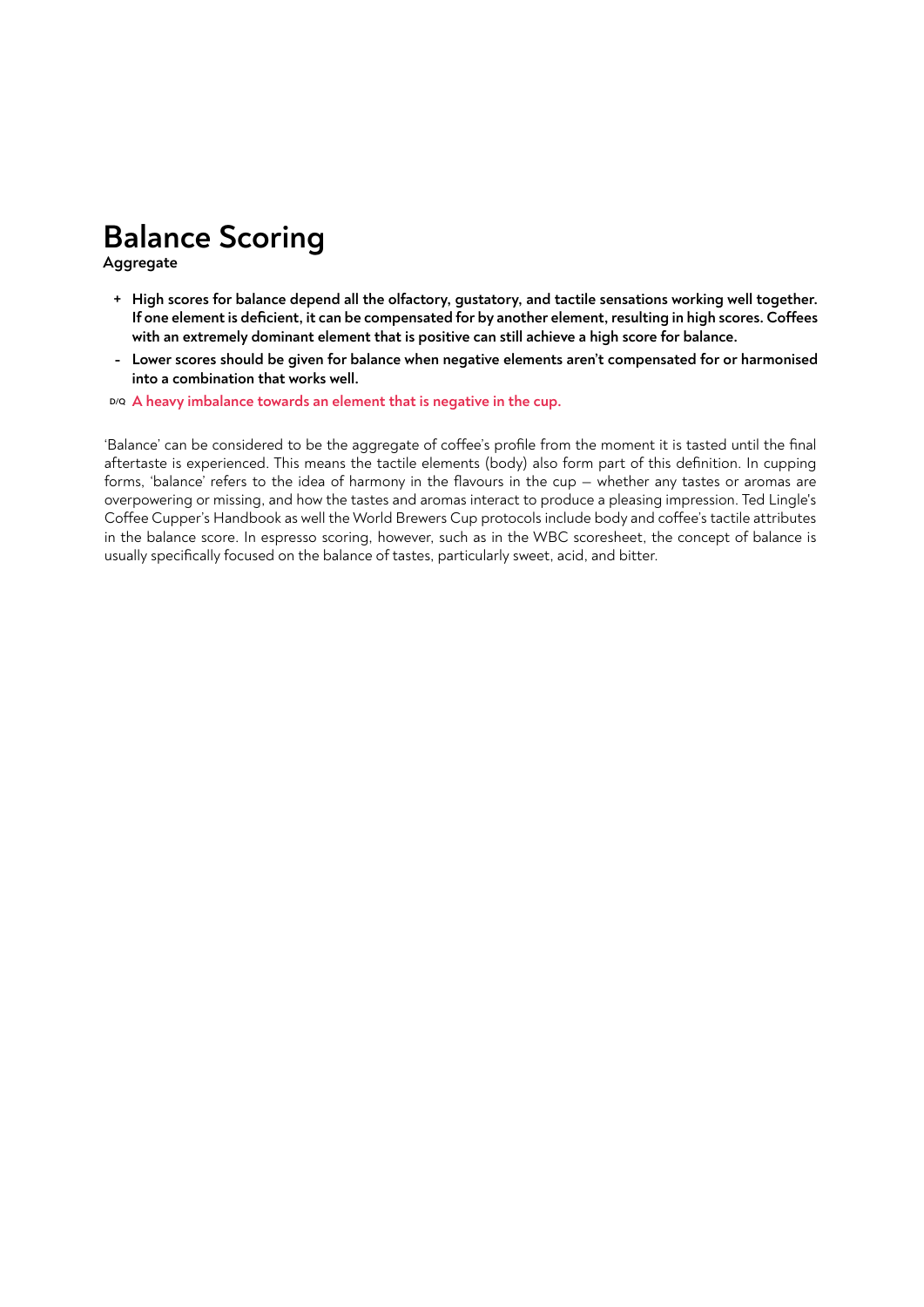### **Appendix**

37 aromatic compounds above the flavour detection threshold listed by degree of volatility.

#### **Aroma compound Aroma compound Odour description**

3-Methylbutanal 2-Methylbutanal 2,5-Dimethylfuran 2,3-Butanedione 2,3-Pentadione Dimethyl disulphide 2-vinylfuran Hexanal 3-Methylthiophene 2,3-Hexandione Pyridine Furfuryl methyl ether 2-Methylpyrazine Dihydro-2-methyl-3-furanone 2,5-Dimethylpyrazine 2,6-Dimethylpyrazine 2-Ethylpyrazine 2,3-dimethyl-Pyrazine Dimethyl trisulfide 2-Ethyl-6-methylpyrazine Trimethyl pyrazine 2-Furfural Acetic acid 2-Acetylfuran Pyrrole Furfuryl alcohol Butanoic acid Hexanoic acid 2-Furfuryl methyl disulfide 1-Furfurylpyrrole Maltol 1-(1-H-pyrrol-2-yl) ethanone Difurfuryl ether Phenol 4-Ethyl-2-methoxyphenol Octanoic acid Indole

#### Aldehyde Aldehyde Furan Ketone Ketone Sulphide Furan Aldehyde Sulphide Ketone Heterocyclic N Ether Pyrazine Ketone Pyrazine Pyrazine Pyrazine Pyrazine Sulfide Pyrazine Pyrazine Aldehyde Organic acid Furan Heterocyclic N Alcohol Organic acid Organic acid Sulfide Heterocyclic N Alcohol Ketone Ether Phenolic Phenolic Organic acid Heterocyclic N

Malty Malty Ethereal Buttery, cheesy Oily, buttery Onion Ethereal, rum, cocoa note Rancid, grassy, green, oily Ash Buttery, cheesy, sweet, creamy Bitter, astringent, roasted, burnt Nutty, coffee grounds-like, rich, phenolic Nutty, roasted, chocolate Sweet, roasted Nutty, roasted, grassy, corn Nutty, sweet, fried Nutty, roasted Nutty, roasted, green Onion Roasted, hazelnut-like Nutty, roasted Bread, almond, sweet Sour Balsamic-sweet Nutty, hay-like, herbaceous Burnt Sour Fatty-rancid, acrid-acid Coffee-like Hay-like, mushroom-like, green Caramel Nutty, musty Coffee-like, toasted odour Smoky Smoky, spicy Sweet, cheesy Burnt, mothball

*Sources: Flament, (2002) and Yang et al., (2016)*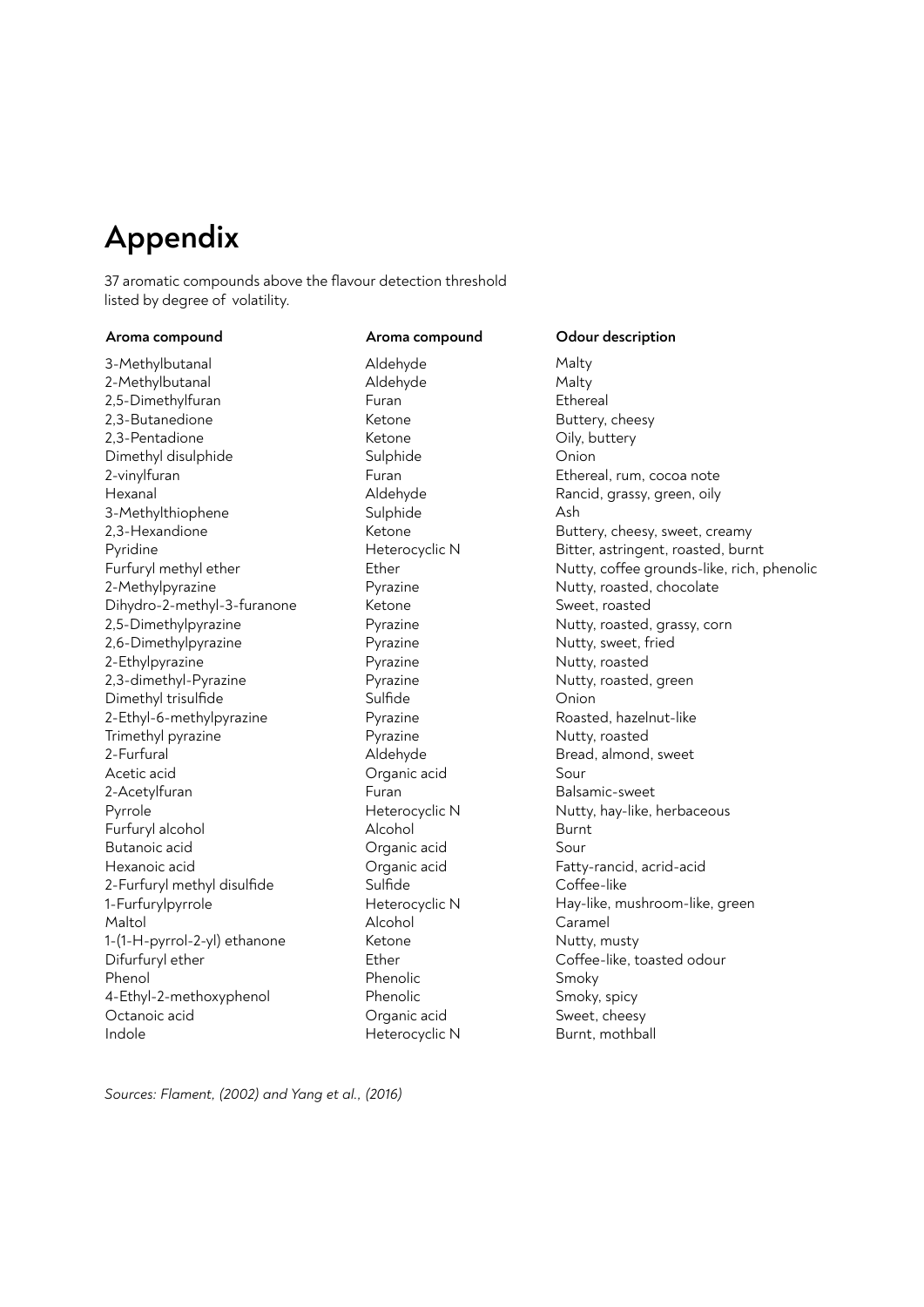### **Bibliography**

Abbott, S. (2020). Practical Surfactants. Retrieved January 3, 2020, from https://www.stevenabbott.co.uk/practical-surfactants/

Agrabawi, A.J., Kim, J.C. Hippocampal projections to the anterior olfactory nucleus differentially convey spatiotemporal information during episodic odour memory. Nat Commun 9, 2735 (2018) doi:10.1038/s41467-018-05131-6

Barba, C., Beno, N., Guichard, E., & Thomas-Danguin, T. (2018). Selecting odorant compounds to enhance sweet flavor perception by gas chromatography/olfactometry-associated taste (GC/O-AT). Food Chemistry, 257, 172–181. doi:10.1016/j.foodchem.2018.02.152

Blank, I., Sen, A., & Grosch, W. (1992). Potent odorants of the roasted powder and brew of Arabica coffee. Zeitschrift Fur Lebensmittel-Untersuchung Und -Forschung, 195(3), 239–245. doi:10.1007/bf01202802

Brown, F., & Diller, K. R. (2008). Calculating the optimum temperature for serving hot beverages. Burns, 34(5), 648–654. doi:10.1016/j.burns.2007.09.012

Carvalho, F. M., V. Moksunova, and C. Spence (2019). Cup texture influences taste and tactile judgments in the evaluation of specialty coffee. Food Quality and Preference, 103841. doi:10.1016/j.foodqual.2019.103841

COE Cupping Form | Sweet Maria's Coffee Library. https://legacy.sweetmarias.com/library/coe\_cupping\_form/. Accessed 13 Dec. 2019

Flament, I. (2001). Coffee Flavor Chemistry. John Wiley & Sons.

Frank, O., Zehentbauer, G. & Hofmann, T. Bioresponse-quided decomposition of roast coffee beverage and identification of key bitter taste compounds. Eur Food Res Technol 222, 492 (2006) doi:10.1007/s00217-005-0143-6

Frank, O., Blumberg, S., Kunert, C., Zehentbauer, G., & Hofmann, T. (2007). Structure Determination and Sensory Analysis of Bitter-Tasting 4-Vinylcatechol Oligomers and Their Identification in Roasted Coffee by Means of LC-MS/MS. Journal of Agricultural and Food Chemistry, 55(5), 1945–1954. doi:10.1021/jf0632280

Guinard, J.-X. and R. Mazzucchelli (1996). The sensory perception of texture and mouthfeel. Trends in Food Science & Technology, 7(7), 213–219. doi:10.1016/0924-2244(96)10025-x

Heath, (1988) in Coffee: Physiology, edited by R.J. Clarke, R. Macrae

Hofmann, T. (2009). Identification of the Key Bitter Compounds in Our Daily Diet Is a Prerequisite for the Understanding of the hTAS2R Gene Polymorphisms Affecting Food Choice. Annals of the New York Academy of Sciences, 1170(1), 116–125. doi:10.1111/j.1749-6632.2009.03914.x

Keller, A., Hempstead, M., Gomez, I. A., Gilbert, A. N., & Vosshall, L. B. (2012). An olfactory demography of a diverse metropolitan population. BMC neuroscience, 13, 122. doi:10.1186/1471-2202-13-122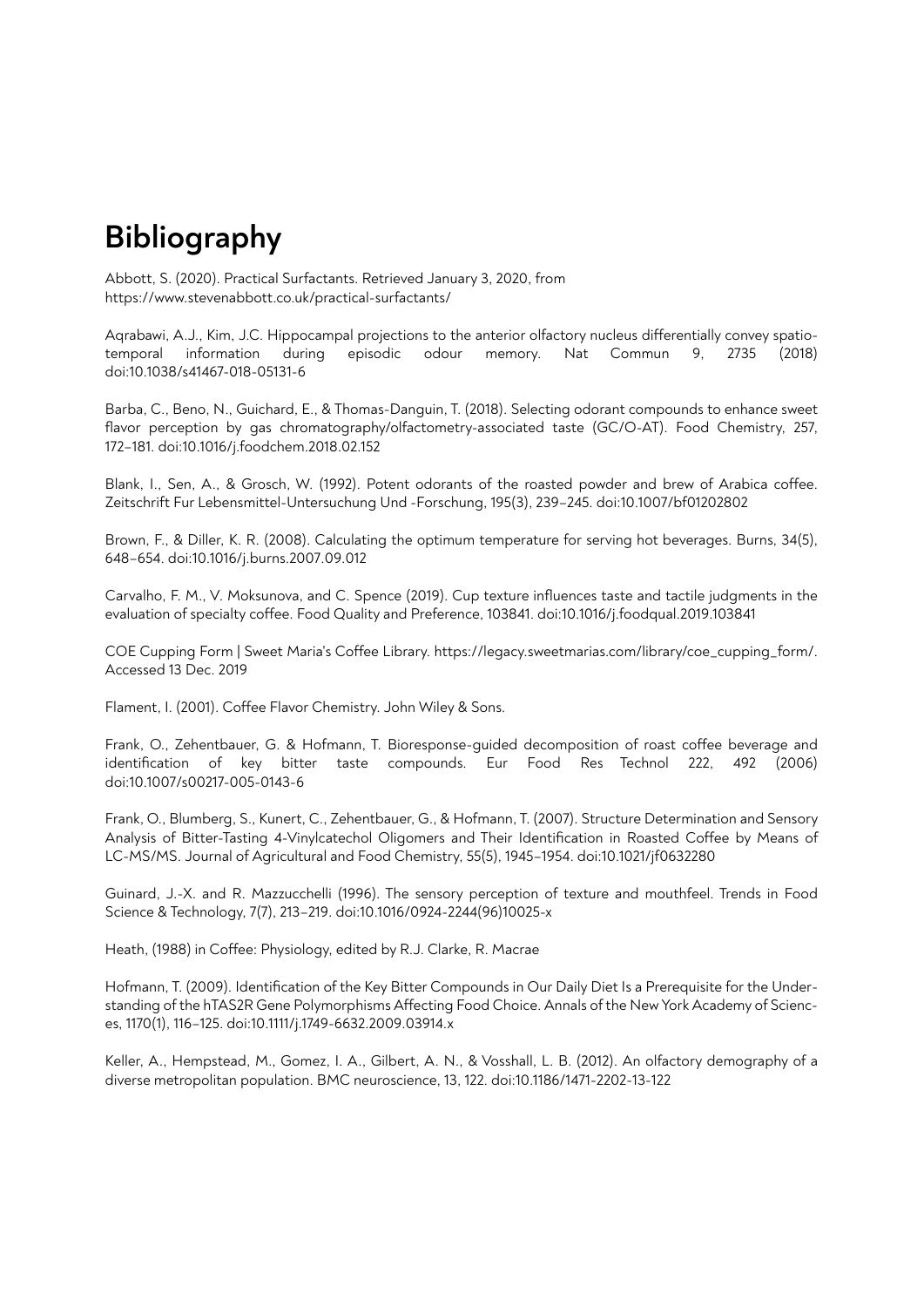#### **Bibliography cont.**

Labbe, D., Rytz, A., Morgenegg, C., Ali, S., & Martin, N. (2006). Subthreshold Olfactory Stimulation Can Enhance Sweetness. Chemical Senses, 32(3), 205–214. doi:10.1093/chemse/bjl040

Lingle, T., (2011). The Coffee Cupper's Handbook. SCA Educational Pathways.

Mela, D. J. (1988). Sensory assessment of fat content in fluid dairy products. Appetite, 10(1), 37–44. doi:10.1016/s0195-6663(88)80 031-x

Navarini, L., Ferrari, M., Liverani, F. S., Liggieri, L., & Ravera, F. (2004). Dynamic tensiometric characterization of espresso coffee beverage. Food Hydrocolloids, 18(3), 387-393. doi:10.1016/s0268-005x(03)00126-7

Petracco, (2005). in Espresso Coffee: The Science of Quality edited by Andrea Illy, Rinantonio Viani. Elsevier

Rao, N.Z., Fuller, M. Acidity and Antioxidant Activity of Cold Brew Coffee. Sci Rep 8, 16030 (2018) doi:10.1038/s41598-018-34392-w

Scott, T R., Giza, B. K., and Yan, J., (1999). Gustatory Neural Coding in the Cortex of the Alert Cynomolgus Macaque: The Quality of Bitterness https://doi.org/10.1152/jn.1999.81.1.60

Tyle, P. (1993). Effect of size, shape and hardness of particles in suspension on oral texture and palatability. Acta Psychologica, 84(1), 111–118. doi:10.1016/0001-6918(93)90077-5

Yang, N., C. Liu, X. Liu, T. K. Degn, M. Munchow, and I. Fisk (2016). Determination of volatile marker compounds of common coffee roast defects. Food Chemistry, 211, 206-214. doi:10.1016/j.foodchem.2016.04.124

(2019, November 6). Rules & Regulations - World Barista Championship. Retrieved January 1, 2020, from https://worldbaristachampionship.org/rules/

(2012, March 12). Why can smells unlock forgotten memories? - BBC Future. Retrieved January 3, 2020, from https://www.bbc.com/future/article/20120312-why-can-smells-unlock-memories

World Coffee Events (2020), World Brewers Cup Rules and Regulations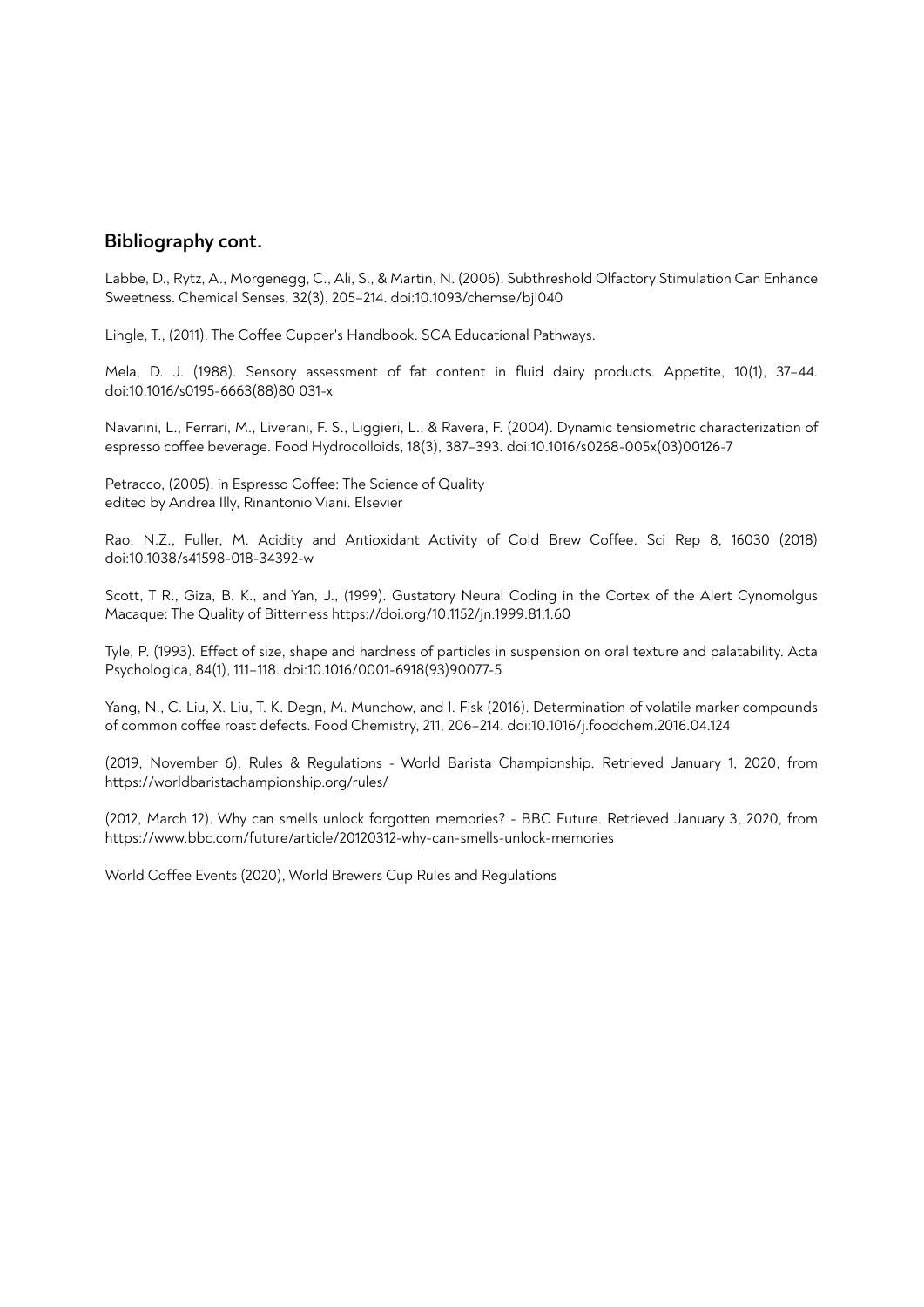# **The Scoresheet**

Printable in A4 format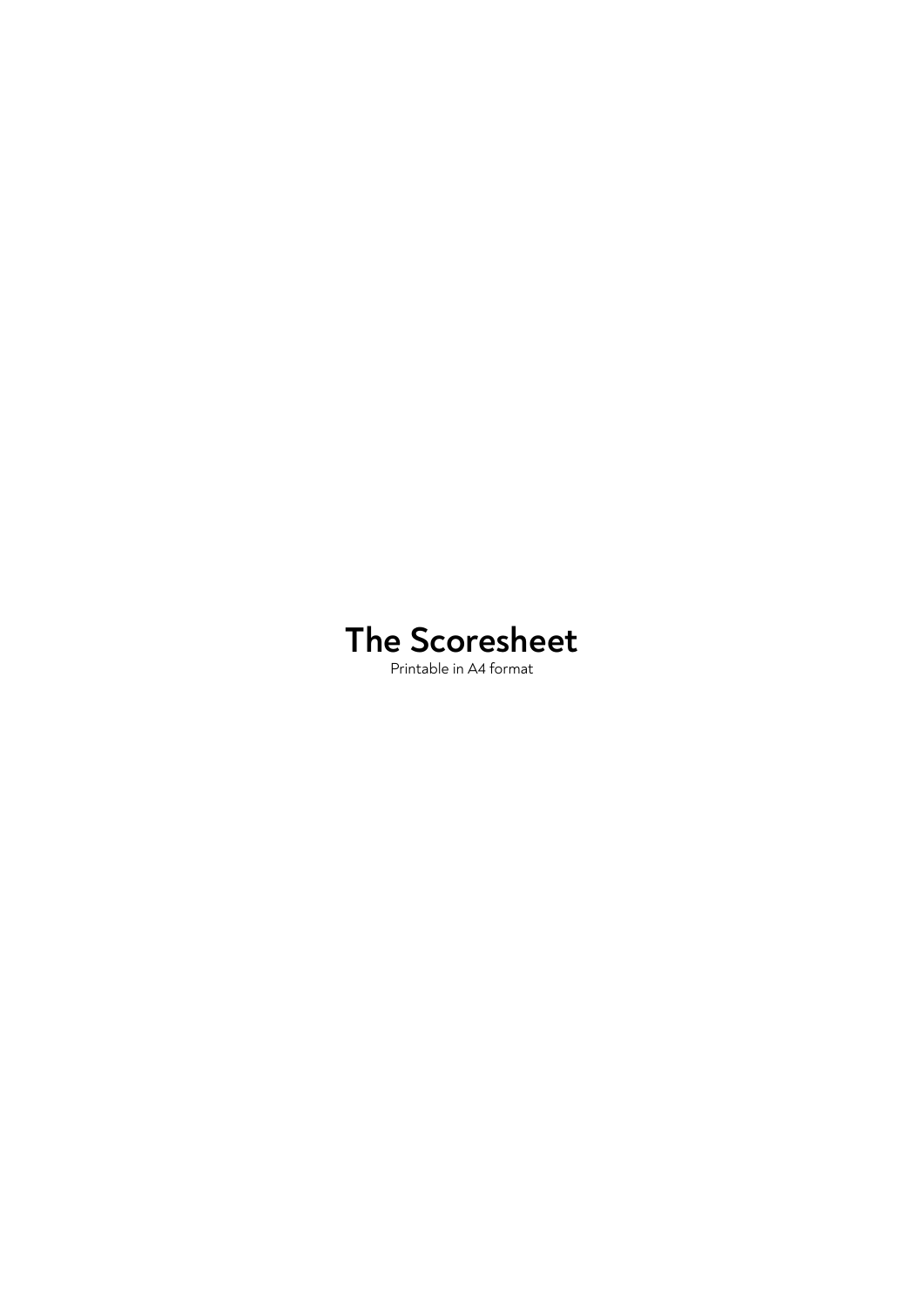| <b>Total</b> | Balance                                                                                         | Afterfee                                                   | Texture                                                                            | <b>Weight</b>                                                                                     | Bitterness                                                                                                                                                                                                                                                                                                                                                                                                                                                                                       | Sweetness                                                                                                                                                            | <b>Acidity</b>                                                                                                                                                                                                                                                                                                                                                                                                                                                                                                                  | Aftertaste                                                                                      | Flavour                                                                                                                                                                                     | Aroma                                                                               | Cup                             |
|--------------|-------------------------------------------------------------------------------------------------|------------------------------------------------------------|------------------------------------------------------------------------------------|---------------------------------------------------------------------------------------------------|--------------------------------------------------------------------------------------------------------------------------------------------------------------------------------------------------------------------------------------------------------------------------------------------------------------------------------------------------------------------------------------------------------------------------------------------------------------------------------------------------|----------------------------------------------------------------------------------------------------------------------------------------------------------------------|---------------------------------------------------------------------------------------------------------------------------------------------------------------------------------------------------------------------------------------------------------------------------------------------------------------------------------------------------------------------------------------------------------------------------------------------------------------------------------------------------------------------------------|-------------------------------------------------------------------------------------------------|---------------------------------------------------------------------------------------------------------------------------------------------------------------------------------------------|-------------------------------------------------------------------------------------|---------------------------------|
|              | $\frac{6}{1}$<br>$\frac{8}{1}$<br>$\sim$                                                        | $\overline{\phantom{a}}$                                   | $\frac{6}{1}$<br>$\frac{8}{1}$<br>$\bullet$                                        | $\frac{6}{1}$<br>$\frac{8}{1}$<br>$\overline{\phantom{a}}$                                        | $\frac{6}{1}$<br>$\frac{8}{1}$<br>$\frac{57}{1}$<br>$\frac{1}{1}$<br>$\frac{1}{1}$<br>$\frac{1}{1}$<br>$\frac{1}{1}$<br>$\frac{1}{1}$<br>$\frac{1}{1}$<br>$\sim$                                                                                                                                                                                                                                                                                                                                 | $\frac{6}{1}$<br>$\frac{8}{1}$<br>$\begin{array}{c cccc}\n1 & 1 & 1 & 1 & 1 & 1 & 1 & 1 & 1 & 1 & 1 \\ \hline\n1 & 1 & 1 & 1 & 1 & 1 & 1 & 1 & 1 & 1 \\ \end{array}$ | $\frac{6}{1}$<br>$\frac{8}{1}$<br>$\frac{57}{1}$<br>$\frac{1}{1}$ $\frac{1}{1}$ $\frac{1}{1}$ $\frac{1}{1}$ $\frac{1}{1}$ $\frac{1}{1}$ $\frac{1}{1}$ $\frac{1}{1}$ $\frac{1}{1}$<br>$\sim$                                                                                                                                                                                                                                                                                                                                     | $\frac{6}{1}$<br>$\frac{8}{1}$<br>$\overline{\mathcal{C}}$                                      | $\frac{6}{\vert 1111\vert 1111\vert 1111\vert 1111\vert 1111\vert}$<br>$\overline{\phantom{a}}$                                                                                             | $\frac{6}{1}$<br>$\frac{8}{1}$<br>ত                                                 | $\sum\limits_{\cdot\cdot\cdot}$ |
|              | $\overline{\circ}$                                                                              | $\overline{\phantom{a}}$                                   | $\frac{6}{\vert 1111\vert 1111\vert 1111\vert 1111\vert 1111\vert 1111\vert}$<br>ख | $\frac{6}{\vert 1111\vert 1111\vert 1111\vert 1111\vert 1111\vert 1}$<br>$\overline{\phantom{a}}$ | $\begin{array}{cc} 01 & 6 & 8 \\ 1 & 1 & 1 & 1 & 1 \\ \end{array}$<br>$\begin{array}{c ccccc}\n1 & 1 & 1 & 1 & 1 & 1 & 1 & 1 & 1 & 1 & 1 \\ \hline\n1 & 1 & 1 & 1 & 1 & 1 & 1 & 1 & 1 & 1 & 1\n\end{array}$<br>$\overline{\mathbf{e}}$                                                                                                                                                                                                                                                           | $\frac{6}{\ln  1  + \ln  1  + \ln  1  + \ln  1  + \ln  1  + \ln  1 }$<br>$\frac{1}{1}$<br>$\frac{1}{5}$<br>$\frac{1}{10}$<br>$\frac{1}{10}$<br>$\frac{1}{15}$        | $\frac{6}{1}$<br>$\frac{8}{1}$                                                                                                                                                                                                                                                                                                                                                                                                                                                                                                  | $\frac{6}{\vert 1111\vert 1111\vert 1111\vert 1111\vert 1111\vert 1111\vert}$<br>$\overline{e}$ | $\frac{6}{1}$<br>$\frac{8}{1}$<br>$\frac{57}{1}$<br>$\overline{\phantom{a}}$                                                                                                                | $\frac{1}{\frac{1}{2}}$<br>$\epsilon$                                               | $\sum\limits_{\mathbf{C}}$      |
|              | $\frac{6}{1}$<br>$\frac{8}{1}$<br>$\overline{\circ}$                                            | $\frac{6}{1}$<br>$\frac{8}{1}$<br>$\overline{\phantom{a}}$ | $\frac{6}{1}$<br>$\frac{8}{1}$<br>$\overline{\mathbf{e}}$                          | $\frac{6}{1}$<br>$\frac{8}{1}$<br>$\overline{\phantom{a}}$                                        | $\begin{array}{c ccccc}\n1 & 1 & 1 & 1 & 1 & 1 & 1 & 1 & 1 & 1 \\ \hline\n1 & 1 & 1 & 1 & 1 & 1 & 1 & 1 & 1 \\ \end{array}$                                                                                                                                                                                                                                                                                                                                                                      | $\frac{1}{1}$<br>$\frac{1}{1}$<br>$\frac{1}{1}$<br>$\frac{1}{1}$<br>$\frac{1}{1}$<br>$\frac{1}{1}$<br>$\frac{1}{1}$                                                  | $\frac{6}{1}$<br>$\frac{8}{1}$                                                                                                                                                                                                                                                                                                                                                                                                                                                                                                  | $\frac{6}{1}$<br>$\frac{8}{1}$<br>$\overline{\circ}$                                            | $\frac{6}{\vert 1111 \vert 1111 \vert 1111 \vert 1111 \vert 1111 \vert 1}$<br>$\overline{\phantom{a}}$                                                                                      | $\frac{6}{\vert 1111 \vert 1111 \vert 1111 \vert 1111 \vert 1111 \vert 1111 \vert}$ | $\sum\limits_{\cdot\cdot\cdot}$ |
|              | $\overline{\mathcal{L}}$                                                                        | $\overline{\mathcal{S}}$                                   | $\overline{\mathcal{L}}$                                                           | $\overline{\phantom{a}}$                                                                          | $\begin{array}{c cc} 51 & 01 & 5 & 0 \\ 1 & 1 & 1 & 1 & 1 & 1 & 1 \\ 01 & 6 & 8 & 52 & 1 \\ 11 & 1 & 1 & 1 & 1 & 1 & 1 \\ \end{array}$<br>$\overline{e}$                                                                                                                                                                                                                                                                                                                                         | $\begin{array}{c cc} 51 & 01 & 5 & 0 \\ 1 & 1 & 1 & 1 & 1 & 1 & 1 & 1 \\ 01 & 6 & 8 & 52 & 1 & 1 & 1 \\ \hline \end{array}$<br>$\overline{\phantom{a}}$              | $\begin{array}{c} 51 \\ -1 + 1 + 1 + 1 + 1 + 1 + 1 + 1 \\ 01 \\ -11 + 1 + 1 + 1 + 1 + 1 + 1 \\ 6 \\ -11 + 1 + 1 + 1 + 1 + 1 + 1 \\ 1 & 8 \\ -11 + 1 + 1 + 1 + 1 + 1 + 1 \end{array}$<br>$\overline{\mathcal{C}}$                                                                                                                                                                                                                                                                                                                | $\bullet$                                                                                       | $\begin{array}{c} 01 \\ \hline \end{array} \quad \begin{array}{c} 6 \\ \hline 8 \\ \end{array} \quad \begin{array}{c} 8 \\ \hline 8 \\ \end{array} \end{array}$<br>$\overline{\phantom{a}}$ | $\frac{6}{\ln  1  \ln  1  \ln  1  \ln  1  \ln  1  \ln  1 }$<br>७                    | $\sum_{i=1}^{n}$                |
|              | $\frac{6}{1}$<br>$\frac{8}{1}$<br>$\overline{\mathbf{e}}$                                       | $\frac{6}{1}$<br>$\frac{8}{1}$<br>$\overline{\phantom{a}}$ | $\frac{1}{1}$<br>$\frac{8}{1}$<br>$\frac{8}{1}$<br>$\frac{2}{1}$<br>$\bullet$      | $\frac{1}{1}$<br>$\frac{8}{1}$<br>$\frac{8}{8}$<br>$\frac{2}{1}$<br>$\overline{\mathbf{e}}$       | $\begin{array}{ccc}\n 01 & 6 & 8 \\  1 & 1 & 1 & 1 & 1 & 1 & 1 & 1 & 1 & 1 & 1 & 1 & 1\n\end{array}$<br>$\frac{1}{1}$<br>$\frac{1}{1}$<br>$\frac{1}{1}$<br>$\frac{1}{1}$<br>$\frac{1}{1}$<br>$\frac{1}{1}$<br>$\overline{\phantom{a}}$                                                                                                                                                                                                                                                           | $\frac{6}{\frac{1}{2}}$ 8 s <sup>2</sup><br>$\frac{1}{1}$<br>$\frac{1}{1}$<br>$\frac{1}{1}$<br>$\frac{1}{1}$<br>$\frac{1}{1}$<br>$\frac{1}{1}$<br>$\frac{1}{1}$      | $\frac{6}{1}$<br>$\frac{8}{1}$<br>$\overline{\phantom{a}}$                                                                                                                                                                                                                                                                                                                                                                                                                                                                      | $\frac{6}{\vert 1111\vert 1111\vert 1111\vert 1111\vert 1111\vert 1111\vert}$<br>$\bullet$      | $\frac{1}{2}$<br>$\frac{8}{8}$<br>$\frac{57}{8}$<br>$\overline{\bullet}$                                                                                                                    | $\frac{1}{2}$<br>$\frac{8}{8}$<br>$\frac{57}{8}$<br>$\bullet$                       | $\sum\limits_{\mathbf{C}}$      |
|              | $\frac{6}{\vert 1111\vert 1111\vert 1111\vert 1111\vert 1111\vert}$<br>$\overline{\phantom{a}}$ | $\overline{\phantom{a}}$                                   | $\frac{6}{\vert 1111\vert 1111\vert 1111\vert 1111\vert 1111\vert}$<br>$\bullet$   | $\frac{1}{2}$<br>$\frac{8}{8}$<br>$\frac{5}{2}$<br>$\overline{\phantom{0}}$                       | $\frac{6}{\ln  1  + \ln  1  + \ln  1  + \ln  1  + \ln  1  + \ln  1  + \ln  1  + \ln  1  + \ln  1  + \ln  1  + \ln  1  + \ln  1  + \ln  1  + \ln  1  + \ln  1  + \ln  1  + \ln  1  + \ln  1  + \ln  1  + \ln  1  + \ln  1  + \ln  1  + \ln  1  + \ln  1  + \ln  1  + \ln  1  + \ln  1  + \ln  1  + \ln  1  + \ln  1  + \ln  1  + \ln  1  + \ln  1  + \ln  1  + \ln  1  + \ln  1 $<br>$\frac{1}{1}$<br>$\frac{1}{1}$<br>$\frac{1}{1}$<br>$\frac{1}{1}$<br>$\frac{1}{1}$<br>$\frac{1}{1}$<br>$\sim$ | $\begin{array}{c ccccc}\n1 & 1 & 1 & 1 & 1 & 1 & 1 & 1 & 1 & 1 \\ \hline\n1 & 1 & 1 & 1 & 1 & 1 & 1 & 1 & 1 & 1 \\ \end{array}$                                      | $\frac{6}{\ln  1  + \ln  1  + \ln  1  + \ln  1  + \ln  1  + \ln  1  + \ln  1  + \ln  1  + \ln  1  + \ln  1  + \ln  1  + \ln  1  + \ln  1  + \ln  1  + \ln  1  + \ln  1  + \ln  1  + \ln  1  + \ln  1  + \ln  1  + \ln  1  + \ln  1  + \ln  1  + \ln  1  + \ln  1  + \ln  1  + \ln  1  + \ln  1  + \ln  1  + \ln  1  + \ln  1  + \ln  1  + \ln  1  + \ln  1  + \ln  1  + \ln  1 $<br>$\frac{1}{1}$ $\frac{1}{1}$ $\frac{1}{1}$ $\frac{1}{1}$ $\frac{1}{1}$ $\frac{1}{1}$ $\frac{1}{1}$ $\frac{1}{1}$ $\frac{1}{1}$ $\frac{1}{1}$ | $\begin{array}{ccc}\n 01 & 6 & 8 \\  1 & 8 & 52\n \end{array}$<br>ত                             | $\frac{1}{1}$<br>$\frac{8}{1}$<br>$\frac{8}{8}$<br>$\frac{2}{1}$<br>$\overline{\phantom{a}}$                                                                                                | $\frac{1}{1}$<br>$\frac{8}{1}$<br>$\frac{8}{1}$<br>$\frac{2}{1}$<br>$\sim$          | $\sum\limits_{\mathbf{C}}$      |

**Bil** baristahustle.com - Please refer to Barista Hustle QC Protocols document for a scoring guide baristahustle.com - Please refer to Barista Hustle QC Protocols document for a scoring guide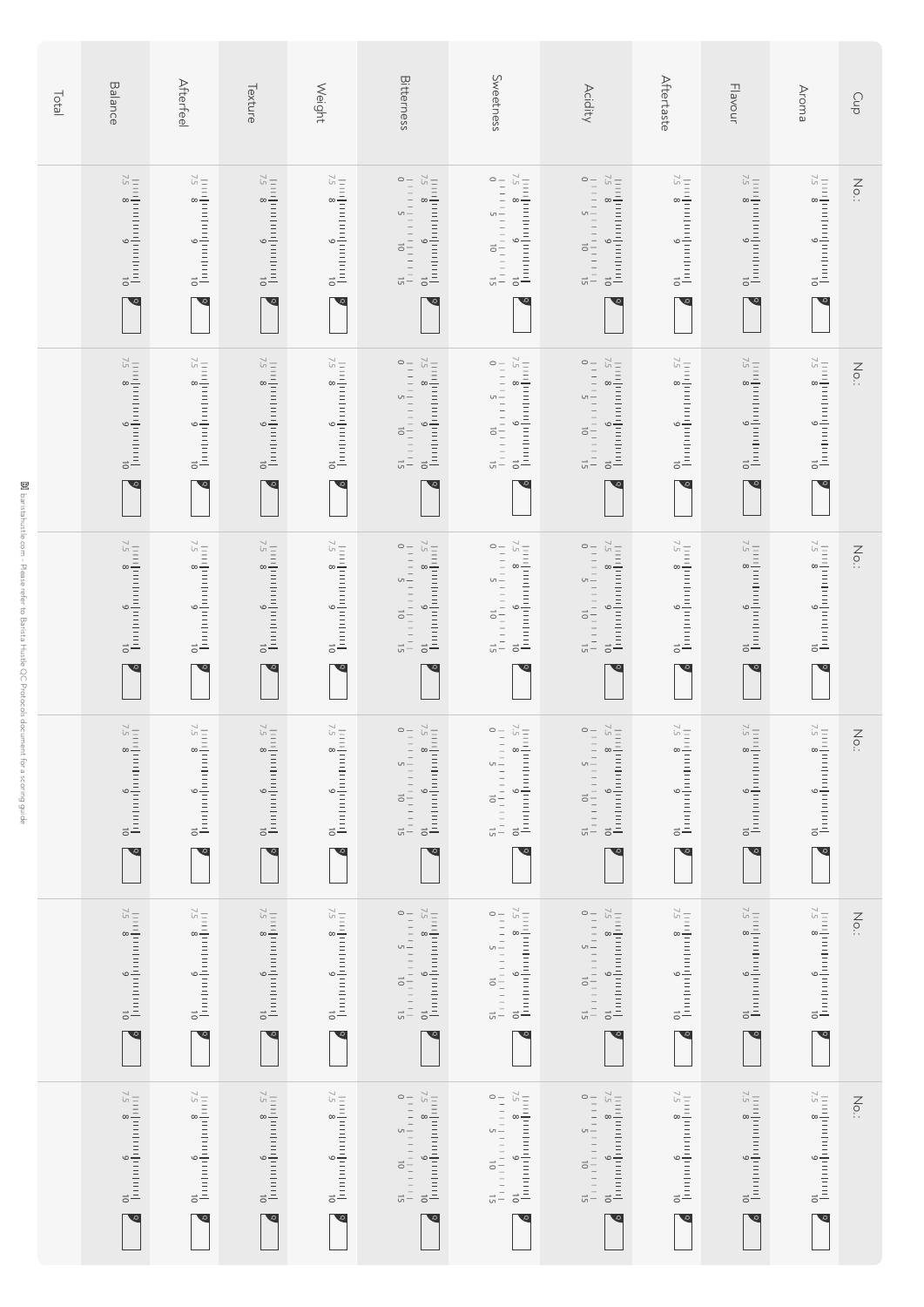baristahustle.com - Please refer to Barista Hustle QC Protocols document for a scoring guide

| Cup               | No.:                                                                                                                                                                                                                                                                                                                                                                                                                                                                                                                                                                    | $No.$ :                                                                                           | $No.$ :                                                                                        | $No.$ :                                                                                                                                                                                      |
|-------------------|-------------------------------------------------------------------------------------------------------------------------------------------------------------------------------------------------------------------------------------------------------------------------------------------------------------------------------------------------------------------------------------------------------------------------------------------------------------------------------------------------------------------------------------------------------------------------|---------------------------------------------------------------------------------------------------|------------------------------------------------------------------------------------------------|----------------------------------------------------------------------------------------------------------------------------------------------------------------------------------------------|
| Aroma             | $\begin{array}{c} \begin{array}{c} \begin{array}{c} \end{array} \\ \begin{array}{c} \end{array} \\ \begin{array}{c} \end{array} \\ \begin{array}{c} \end{array} \\ \begin{array}{c} \end{array} \\ \begin{array}{c} \end{array} \\ \begin{array}{c} \end{array} \\ \begin{array}{c} \end{array} \end{array} \end{array} \end{array} \begin{array}{c} \begin{array}{c} \end{array} \begin{array}{c} \end{array} \begin{array}{c} \end{array} \begin{array}{c} \end{array} \begin{array}{c} \end{array} \begin{array}{c} \end{array} \begin{array}{c} \end$<br>7.5 8 9 10 | mahammahamman o<br>7.5 8 9 10                                                                     | -   001  001  001  001  001  -<br>$\frac{1}{2}$<br>7.5 8 9 10                                  | - 1001 001 001 001 001 -<br>$\mathbf{P}$<br>$7.5 \t8 \t9 \t10$                                                                                                                               |
| Flavour           | 7.5 8 9 10                                                                                                                                                                                                                                                                                                                                                                                                                                                                                                                                                              | - [1111] 011] 011] 011] 011] - -<br>$\mathbf{P}$<br>7.5 $8$ 9 10                                  | -   001  001  001  001  001  -<br>7.5 8 9<br>10                                                | - 1001 001 001 001 001 -<br>7.5 8 9<br>$\overline{10}$ [                                                                                                                                     |
| Aftertaste        | -   000   000   000   000   000   - -<br>$\vert \cdot \vert$<br>7.5 8 9 10                                                                                                                                                                                                                                                                                                                                                                                                                                                                                              | -   1111   1111   1111   1111   1111  <br>$\overline{a}$<br>7.5 8 9 10                            | -   1111   1111   1111   1111   1111  <br>$\frac{9}{2}$<br>7.5 8 9 10                          | -   1111   1111   1111   1111   1111  <br>$\mathsf{P}$<br>7.5 8 9<br>10                                                                                                                      |
| Acidity           | -   1111   1111   1111   1111   1111   -<br>7.5 8 9<br>10<br>0 5 10 15                                                                                                                                                                                                                                                                                                                                                                                                                                                                                                  | -   1111   1111   1111   1111   1111  <br>7.5 8 9<br>10<br>$0 \t 5 \t 10 \t 15$                   | $[1111] \sqcup [1111] \sqcup [1111] \sqcup [1111] \sqcup \sqcup$<br>7.5 8 9<br>10<br>0 5 10 15 | $[1111] \cup [1111] \cup [1111] \cup [1111] \cup [1111]$<br>7.5 8 9<br>10<br>0 5 10 15                                                                                                       |
| Sweetness         | -   1111   1111   1111   1111   1111  <br>7.5 8 9 10<br>0 5 10 15                                                                                                                                                                                                                                                                                                                                                                                                                                                                                                       | $\mathsf{P}$<br>7.5 8 9 10<br>0 5 10 15                                                           | 7.5 8 9 10<br>0 5 10 15                                                                        | - 1000   000   000   000   000   -<br>7.5 8 9 10<br>0 5 10 15                                                                                                                                |
| <b>Bitterness</b> | -   1111   1111   1111   1111   1111   -<br>7.5 8 9<br>10<br>$\begin{bmatrix} 1 & 1 & 1 & 1 & 1 & 1 & 1 & 1 & 1 & 1 & 1 & 1 & 1 \\ 0 & 0 & 0 & 0 & 0 & 1 & 0 & 0 & 0 & 15 \end{bmatrix}$                                                                                                                                                                                                                                                                                                                                                                                | -   1111   1111   1111   1111   1111   -<br>$\mathsf{P}$<br>7.5 8 9<br>10<br>$0 \t 5 \t 10 \t 15$ | -   001  001  001  001  001  -<br>7.5 8 9<br>10<br>0 5 10 15                                   | -   1111   1111   1111   1111   1111   -<br>7.5 8 9 10<br>$\begin{array}{cccccccc}   &   &   &   &   &   &   &   &   &   &   &   &   &   &   &   \\ 0 & & & 5 & & & 10 & & & 15 \end{array}$ |
| Weight            | $7.5$ 8<br>9<br>10                                                                                                                                                                                                                                                                                                                                                                                                                                                                                                                                                      | - 1001   001   001   001   001   -<br>$\overline{a}$<br>$7.5 \quad 8$<br>9<br>10                  | -   001  001  001  001  001  -<br>$\frac{9}{2}$<br>$7.5 \quad 8$<br>9<br>10                    | -   1111   1111   1111   1111   1111  <br>$7.5 \t 8$<br>9<br>10                                                                                                                              |
| Texture           | - 100 (00 100 100 100 100 1<br>$7.5$ 8<br>9<br>10                                                                                                                                                                                                                                                                                                                                                                                                                                                                                                                       | - 100   00   00   00   00   00  <br>$7.5$ 8<br>9<br>10                                            | -   000   000   000   000   000   -<br>$7.5 \quad 8$<br>9<br>10 <sup>10</sup>                  | -   1111   1111   1111   1111   1111  <br>7.5 8<br>9<br>10 <sup>°</sup>                                                                                                                      |
| Afterfeel         | - 1000 000 000 000 000 000 000 000<br>$\vert \cdot \rangle$<br>10 <sup>°</sup><br>$7.5 \t 8$<br>9                                                                                                                                                                                                                                                                                                                                                                                                                                                                       | -   1111   1111   1111   1111   1111   -<br>$\mathbf{P}$<br>$7.5 \t 8$<br>$\overline{9}$<br>10    | -   001  001  001  001  001  0<br>$\mathbf{P}$<br>$7.5 \quad 8$<br>9<br>10                     | - 1001 001 001 001 001 1<br>$\mathsf{P}$<br>$7.5 \t 8$<br>9<br>10                                                                                                                            |
| Balance           | - 1000 000 000 000 000 1<br>l9<br>7.5 8 9<br>10                                                                                                                                                                                                                                                                                                                                                                                                                                                                                                                         | -   001  001  001  001  001  -<br>$\mathbf{P}$<br>7.5 8<br>9<br>10                                | -   000   000   000   000   000   -<br>7.5 8<br>9<br>10 <sup>°</sup>                           | - 100   00   00   00   00   00  <br>7.5 8 9<br>10                                                                                                                                            |
| Total             |                                                                                                                                                                                                                                                                                                                                                                                                                                                                                                                                                                         |                                                                                                   |                                                                                                |                                                                                                                                                                                              |